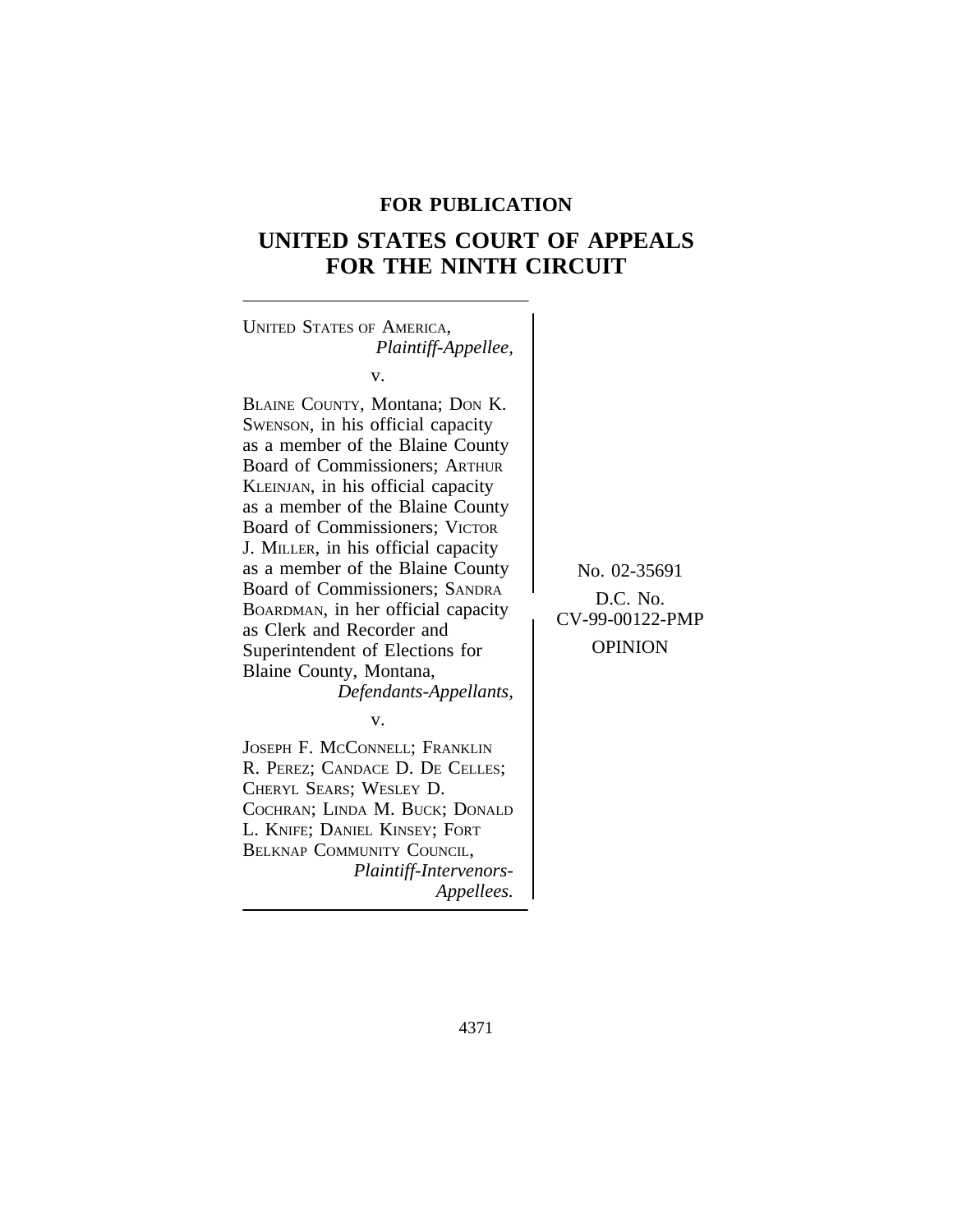Appeal from the United States District Court for the District of Montana Philip M. Pro, District Judge, Presiding

Argued and Submitted November 4, 2003—Seattle, Washington

Filed April 7, 2004

Before: Kim McLane Wardlaw, Ronald M. Gould, and Richard A. Paez, Circuit Judges.

Opinion by Judge Paez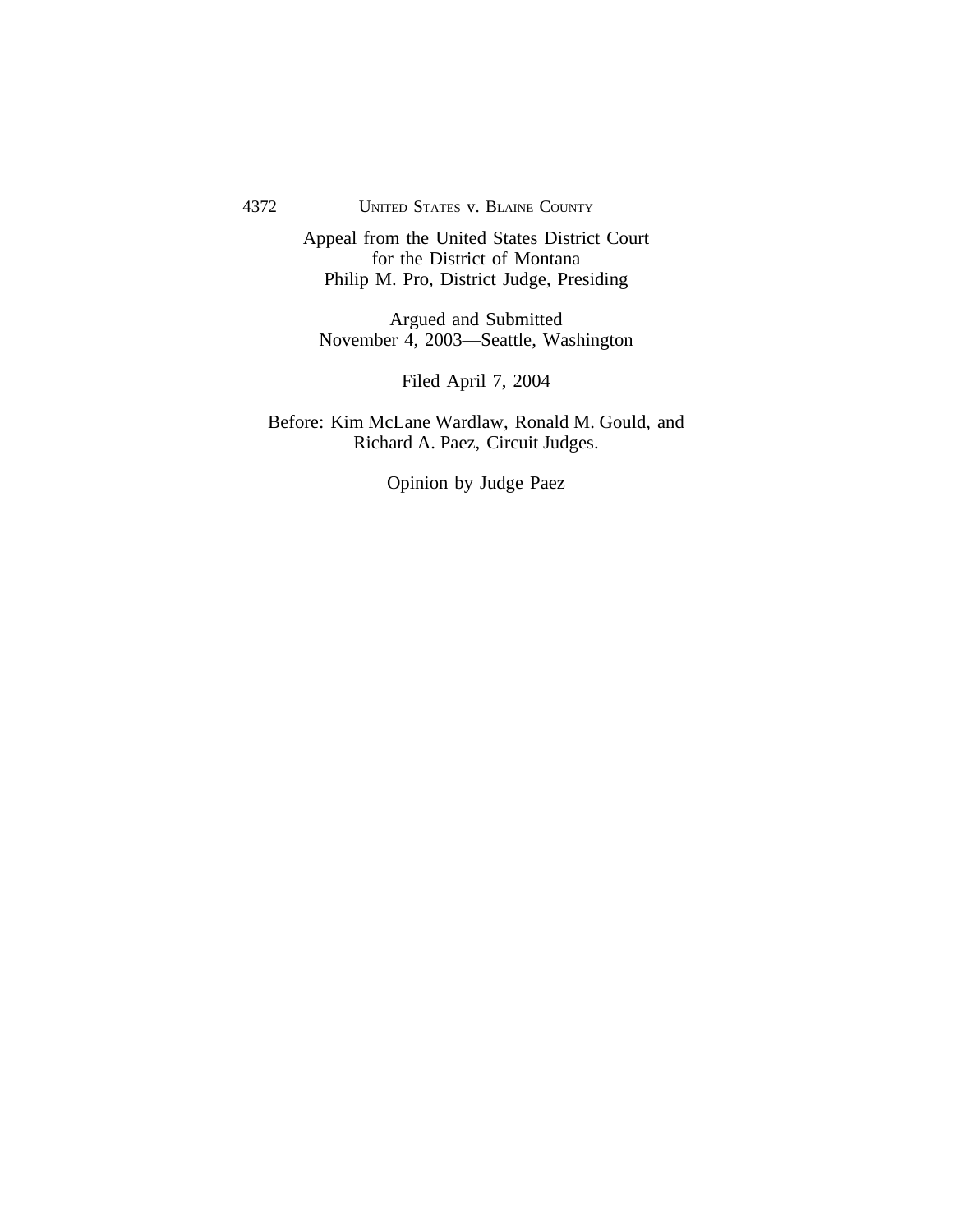## **COUNSEL**

J. Scott Detamore, Lakewood, Colorado, for the appellants.

Lisa Wilson Edwards, United States Department of Justice, Washington, D.C., for the appellee.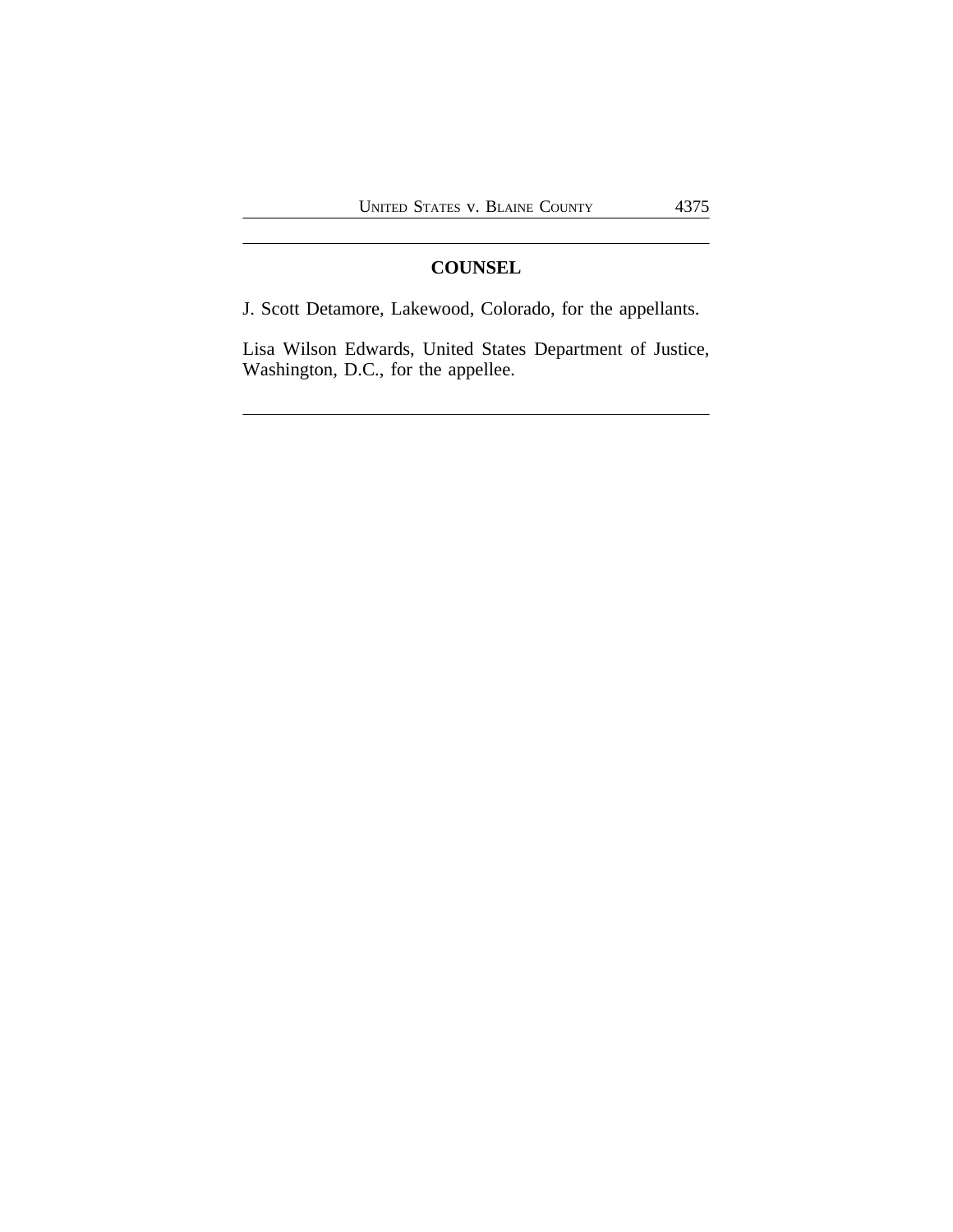#### **OPINION**

#### PAEZ, Circuit Judge:

Section 2 of the Voting Rights Act prohibits any voting procedure that results in a denial of the right to vote. 42 U.S.C. § 1973. The United States brought this section 2 action against Blaine County alleging that the County's at-large voting system for electing members to the County Commission prevents American Indians from participating equally in the County's political process. The district court determined that section 2 was a constitutional exercise of Congress's powers under the Fourteenth and Fifteenth Amendments, and that Blaine County's at-large voting system violated section 2. In this appeal, Blaine County challenges both of those rulings.**<sup>1</sup>** We have jurisdiction under 28 U.S.C. § 1291, and we affirm.

## **I.**

Blaine County, located in north central Montana, is vast and sparsely populated. Its 7,009 residents are spread out over 4,638 square miles, which places the County in the top 5 percent of counties nationwide in terms of size. American Indians constitute 45.2 percent of the population and 38.8 percent of the voting age population, while whites make up 52.6 percent of the population and 59.4 percent of the voting age population. The American Indian population is geographically concentrated with 80 percent of the County's American Indians residing on the Fort Belknap Reservation. Despite their geographic concentration, no American Indian was ever elected to the Blaine County Commission under the at-large voting system.

**<sup>1</sup>**Blaine County also argues that the district court improperly admitted the testimony of the United States's expert witnesses. Although we agree that the district court's evidentiary rulings were erroneous in one limited respect, we ultimately conclude that this error was harmless.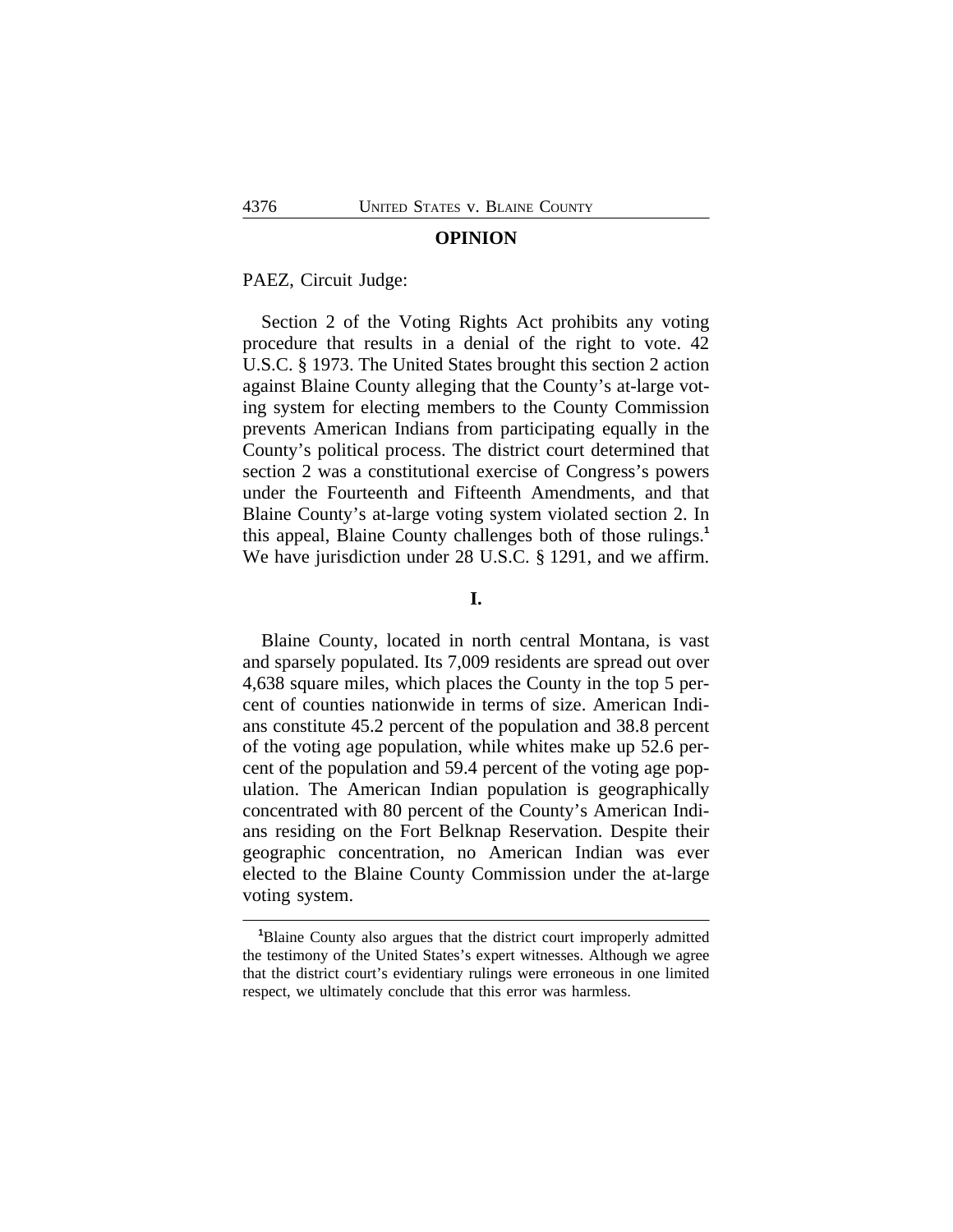That system worked as follows. The Blaine County Commission consists of three commissioners, each of whom must reside in one of three different residential districts. Each commissioner is elected by a majority vote of the entire county, not just by voters in the commissioner's residential district. The commissioners serve six-year staggered terms, such that each even-numbered year one commissioner stands for election.

The United States brought this action under section 2 and section 12(d) of the Voting Rights Act of 1965 challenging the County's at-large voting system. The United States sought a declaration that the existing at-large voting system violates section 2. The United States also sought an injunction to prevent the County from using at-large voting in future elections and to require the County to submit a new districting plan for the district court's approval.

The County moved for summary judgment on the ground that section 2 was unconstitutional because it exceeded the scope of Congress's powers to enforce the Fourteenth and Fifteenth Amendments. The district court ruled that section 2 did not exceed Congress's power and denied the motion. *See United States v. Blaine County*, 157 F. Supp. 2d 1145 (D. Mont. 2001).

The case then proceeded to a court trial. In its post-trial Findings of Fact and Conclusions of Law and Order, the district court determined that Blaine County's system of staggered at-large elections for County Commissioner violated section 2. The court found that American Indian voters were sufficiently geographically compact and politically cohesive to elect a County Commissioner of their choice, but that Blaine County's white residents voted as a bloc to prevent American Indians from electing their preferred candidates. It then analyzed the totality of the local circumstances, and held that there was (1) a history of official discrimination against American Indians, (2) racially polarized voting, (3) voting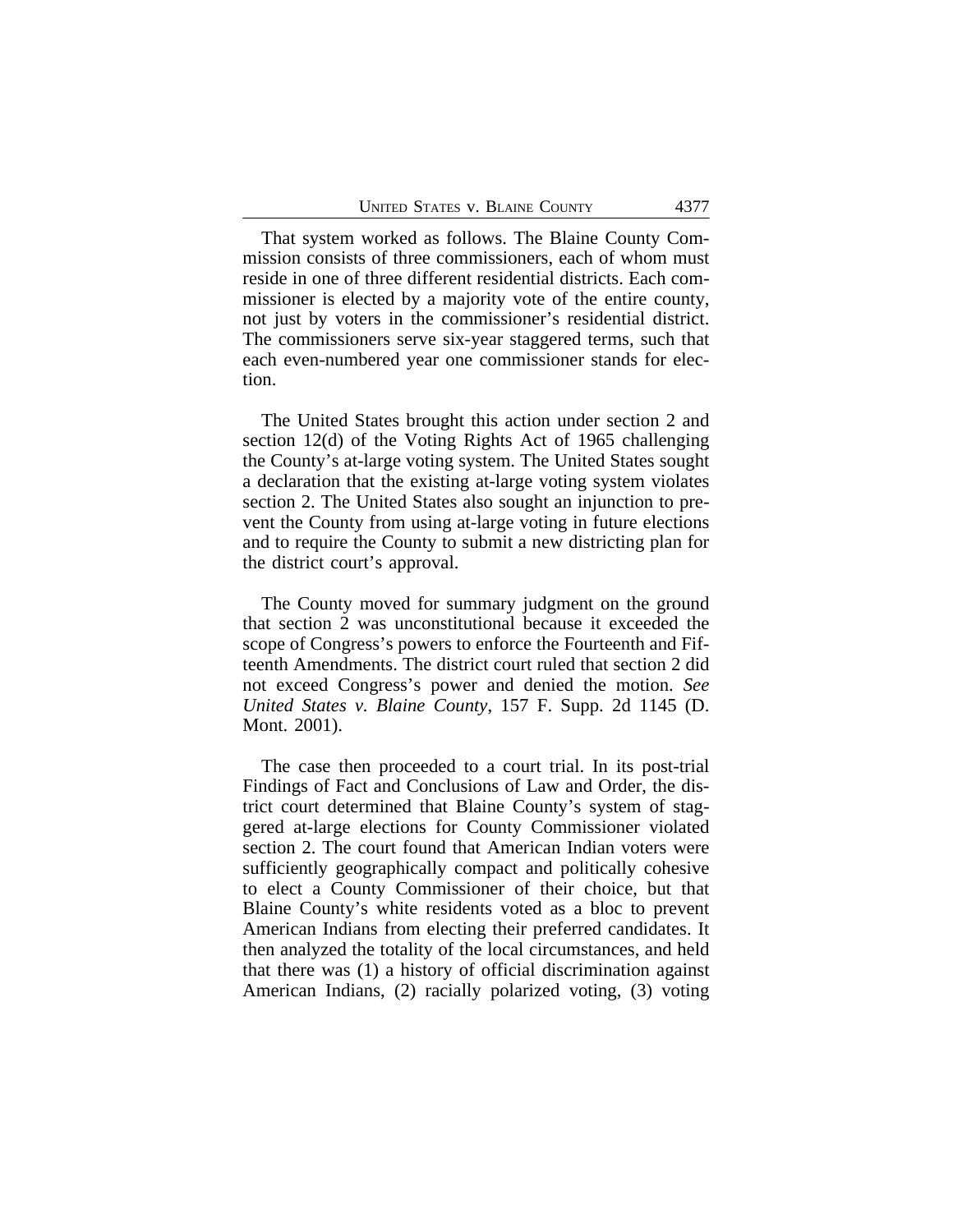procedures that enhanced the opportunities for discrimination against American Indians, (4) depressed socio-economic conditions for American Indians, and (5) a tenuous justification for the at-large voting system. Accordingly, the district court held that the totality of the circumstances weighed in favor of a section 2 violation.

The district court declared that the at-large voting system in Blaine County violated section 2, and enjoined the use of such an election system in the future. It also ordered the County to file an election plan that would remedy the section 2 violation. The district court subsequently adopted the County's proposed remedial plan, which provides for three singlemember districts.**<sup>2</sup>** Blaine County does not appeal the remedy adopted by the district court. However, the County does appeal the district court's ruling that section 2 is constitutional and declaration that Blaine County's at-large voting scheme violated section 2.

## **II.**

As originally enacted in the Voting Rights Act of 1965 ("VRA"), section 2 merely restated the prohibition contained in the Fifteenth Amendment.**<sup>3</sup>** The VRA's most sweeping provision was section 5, which required "covered" jurisdictions with a history of voting discrimination<sup>4</sup> to preclear any change

**<sup>2</sup>**Voters in District 1, which has a majority American Indian voting age population (just over 87 percent), recently elected Blaine County's first American Indian County Commissioner.

**<sup>3</sup>**Section 2 originally provided:

No voting qualification or prerequisite to voting, or standard, practice, or procedure shall be imposed or applied by any State or political subdivision to deny or abridge the right of any citizen of the United States to vote on account of race or color.

Pub. L. No. 89-110, tit. I, § 2, 79 Stat. 437 (1965).

**<sup>4</sup>**A jurisdiction was "covered" for purposes of section 5 if it used a literacy or other test for registering or voting and if less than half of its voting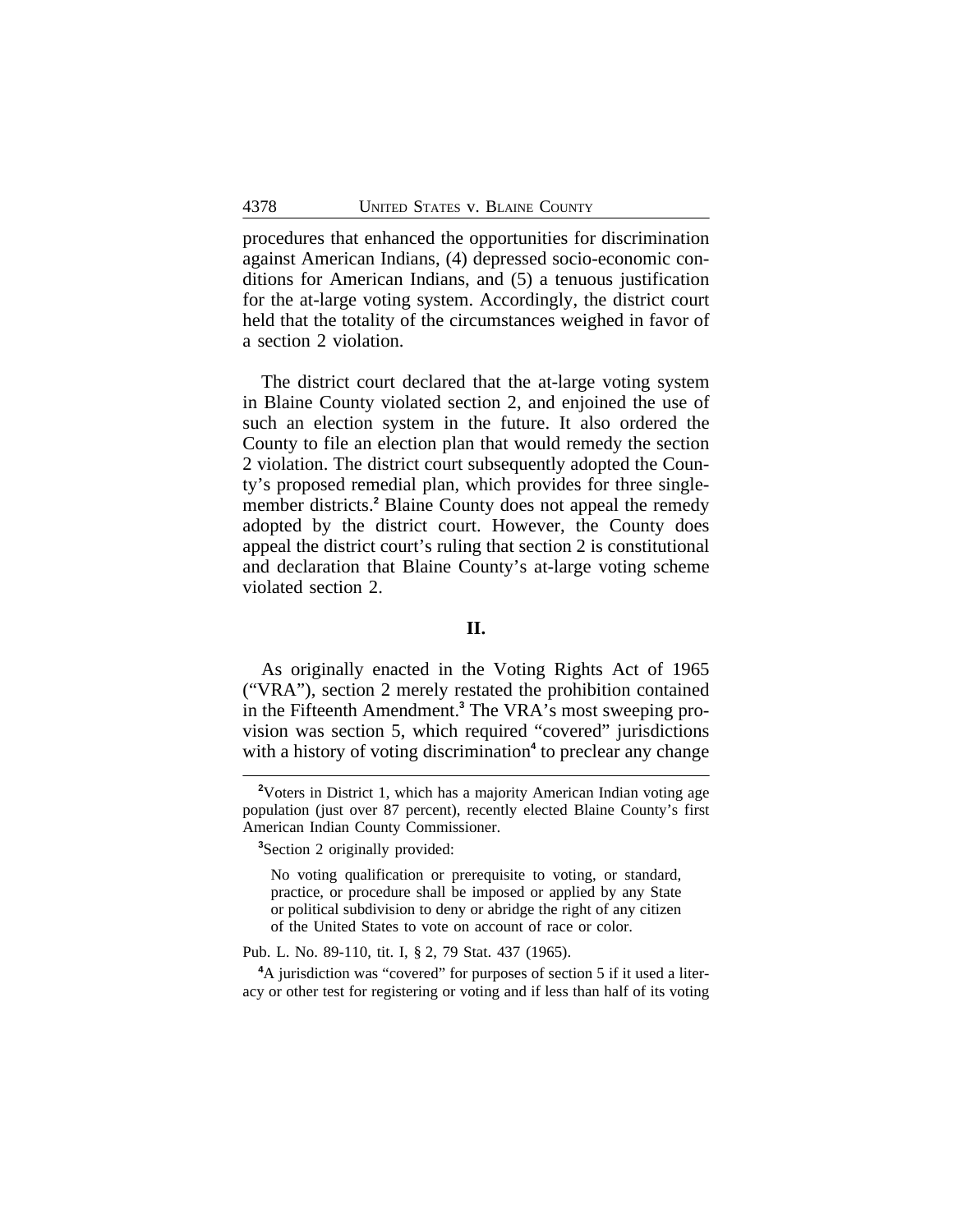in voting practices or procedures with the United States Department of Justice. 42 U.S.C. § 1973c (1965). The 1965 Act also banned literacy tests in covered jurisdictions, and permitted the federal government to appoint federal registrars and election observers. Shortly after the VRA's enactment, the Supreme Court held in *South Carolina v. Katzenbach* that Congress constitutionally enacted section 5, the limited ban on literacy tests, and the appointment of federal monitors pursuant to its power under the Fifteenth Amendment. 383 U.S. 301 (1966).

The VRA was first amended in 1970 when Congress made the ban on literacy tests nationwide for a five-year period. Although the Supreme Court had held in *Lassiter v. Northampton County Board of Elections*, 360 U.S. 45 (1959), that literacy tests were not unconstitutional *per se*, it upheld Congress's power to enact the five-year nationwide ban on literacy tests. *Oregon v. Mitchell*, 400 U.S. 112 (1970). Congress again amended the VRA in 1975, making the nationwide literacy test ban permanent and extending the VRA's protections to language minorities.

During the 1970s, voting rights lawsuits increasingly relied on section 2 to remedy voting discrimination. In a series of cases, the Supreme Court and lower courts interpreted section 2 to require plaintiffs to show under the totality of the circumstances that the challenged system operated "to cancel out or minimize the voting strength of racial groups." *White v. Regester*, 412 U.S. 755, 765 (1973); *see also Whitcomb v. Chavis*, 403 U.S. 124 (1971); *Zimmer v. McKeithen*, 485 F.2d 1297 (5th Cir. 1973).

age population voted in the 1964 presidential election. The original covered jurisdictions were Alabama, Georgia, Louisiana, Mississippi, South Carolina, Virginia, and large parts of North Carolina. Daniel Hays Lowenstein and Richard L. Hasen, *Election Law: Cases and Materials* 35 (2d ed. 2001).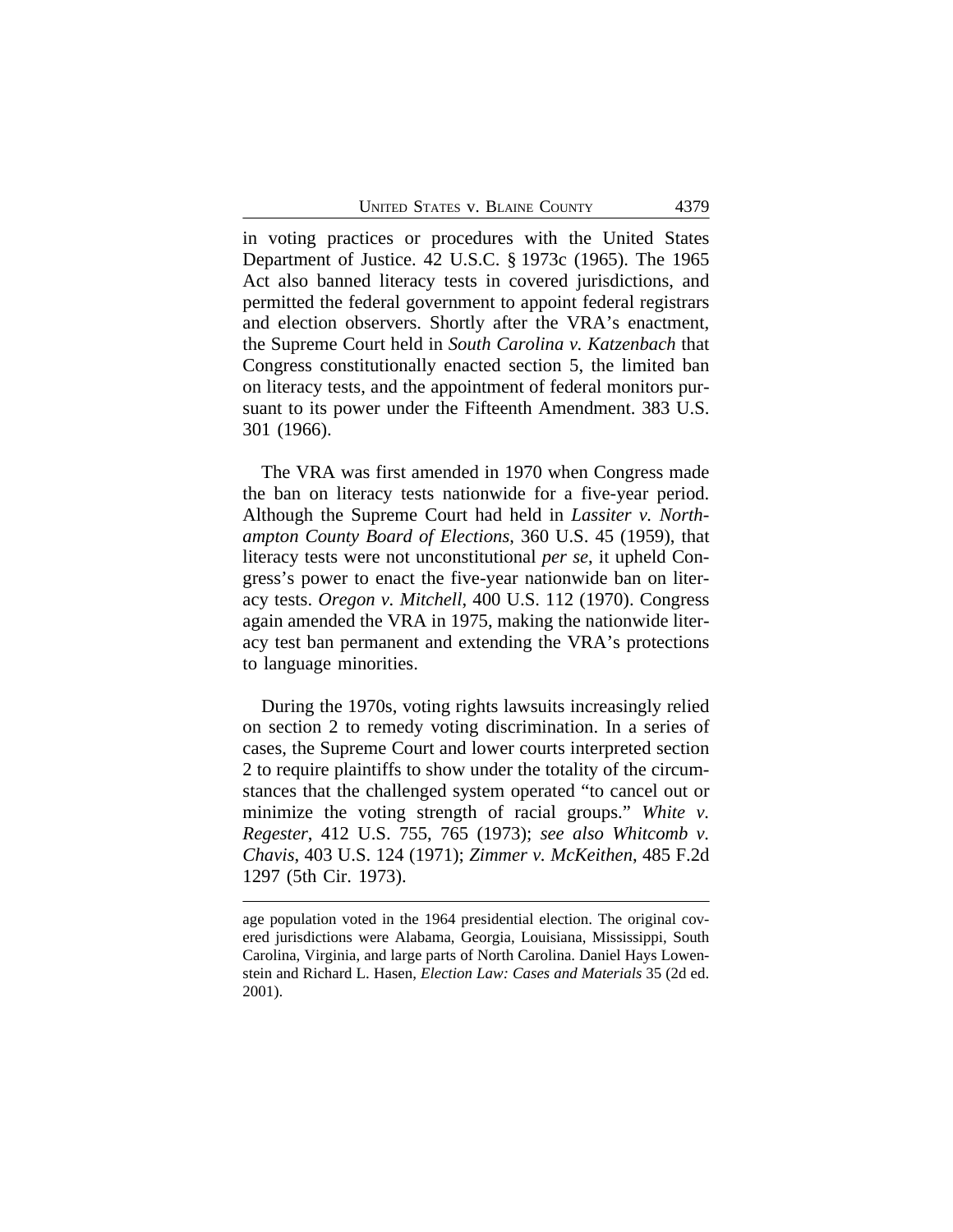However, in 1980, the Court held in *City of Mobile v. Bolden* that Congress intended section 2 to regulate only conduct prohibited by the Fifteenth Amendment. 446 U.S. 55, 60-61 (1980). Because the Fifteenth Amendment only prohibited intentional discrimination, a violation of section 2 required a showing that the challenged procedure was adopted with the intent to discriminate. *Id*. at 62. That same day, however, the Supreme Court held in *City of Rome v. United States* that section 5's "ban on electoral changes that are discriminatory in effect is an appropriate method of promoting the purposes of the Fifteenth Amendment, even if it is assumed that § 1 of the Amendment prohibits only intentional discrimination in voting." 446 U.S. 156, 177 (1980). Thus, although the Court interpreted section 2 of the VRA to prohibit only purposeful discrimination, the Court recognized Congress's power to enact legislation that prevented voting procedures that had discriminatory results.

**[1]** In response to *Bolden* and pursuant to its Fourteenth and Fifteenth Amendment enforcement powers, Congress amended section 2 to clarify that it was a results test. S. Rep. No. 97-417, at 15-16, 39 (1982). Section 2, as amended by the 1982 Voting Rights Act, provides:

(a) No voting qualification or prerequisite to voting or standard, practice, or procedure shall be imposed or applied by any State or political subdivision in a manner which results in a denial or abridgement of the right of any citizen of the United States to vote on account of race or color, or in contravention of the guarantees set forth in section 1973(b), as provided in subsection (b) of this section.

(b) A violation of subsection (a) of this section is established if, based on the totality of circumstances, it is shown that the political processes leading to nomination or election in the State or political subdivision are not equally open to participation by mem-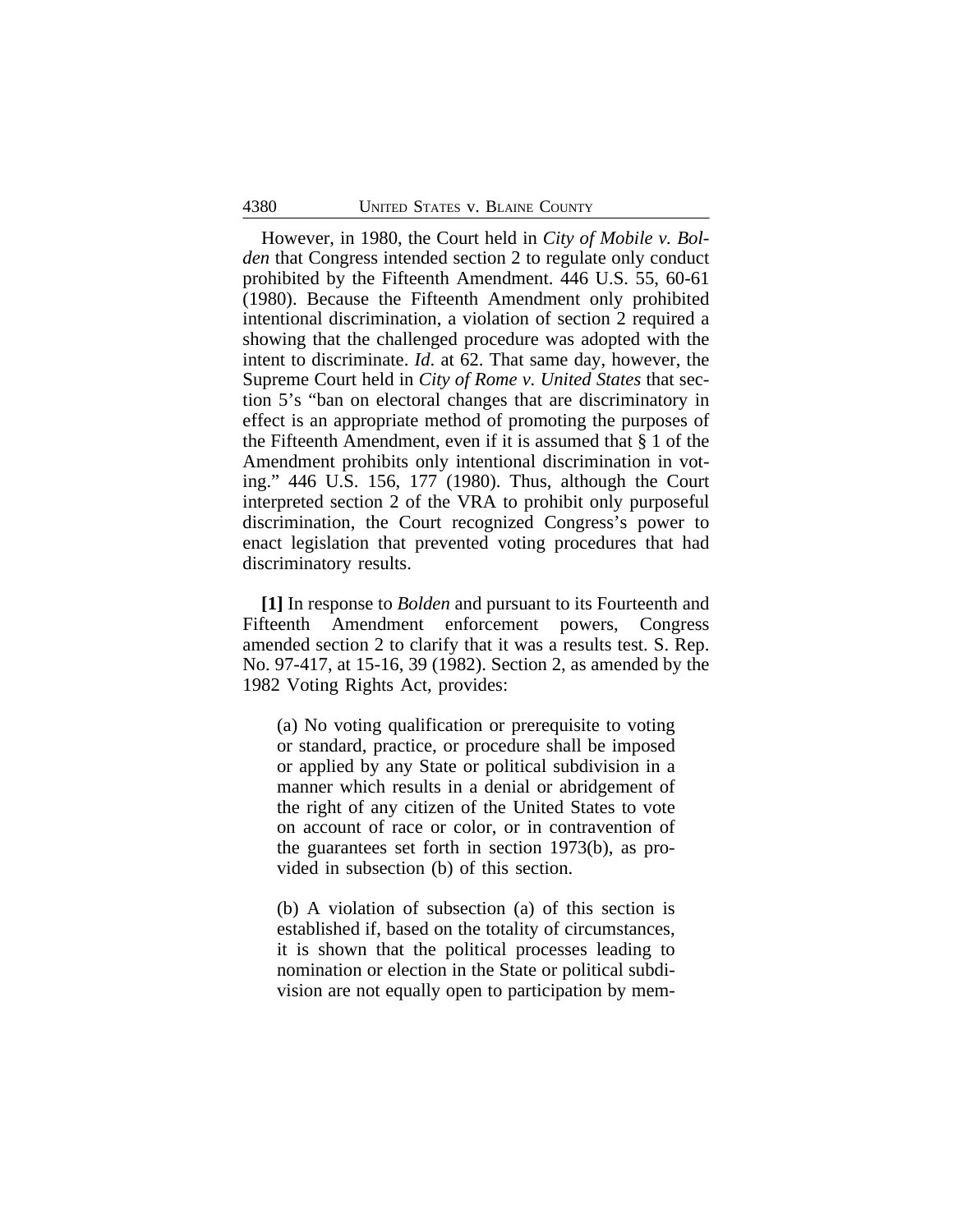bers of a class of citizens protected by subsection (a) of this section in that its members have less opportunity than other members of the electorate to participate in the political process and to elect representatives of their choice. The extent to which members of a protected class have been elected to office in the State or political subdivision is one circumstance which may be considered: *Provided*, That nothing in this section establishes a right to have members of a protected class elected in numbers equal to their proportion in the population.

#### 42 U.S.C. § 1973.

**[2]** The Supreme Court applied section 2 to multimember districts in *Thornburg v. Gingles*, 478 U.S. 30 (1986). In that case, the Court held that when plaintiffs challenge at-large voting schemes under section 2, they must prove at a minimum that "a bloc voting majority must *usually* be able to defeat candidates supported by a politically cohesive, geographically insular minority group." *Id*. at 49. Broken down, this test has three requirements, known as the *"Gingles* factors": (1) compactness; (2) cohesive minority voting; and (3) a bloc voting majority that can usually defeat the minoritypreferred candidate. *Id*. at 50-51.

**[3]** If the plaintiff establishes these three factors, the court then must consider whether under the totality of circumstances the at-large voting system operates to prevent the minority group from participating equally in the political process and electing representatives of its choice. *Id*. at 44-46. *Gingles* cited a non-exhaustive list of factors discussed in the Senate Report on the 1982 Amendments that courts should consider in assessing the totality of the circumstances:

1. the extent of any history of official discrimination in the state or political subdivision that touched the right of the members of the minority group to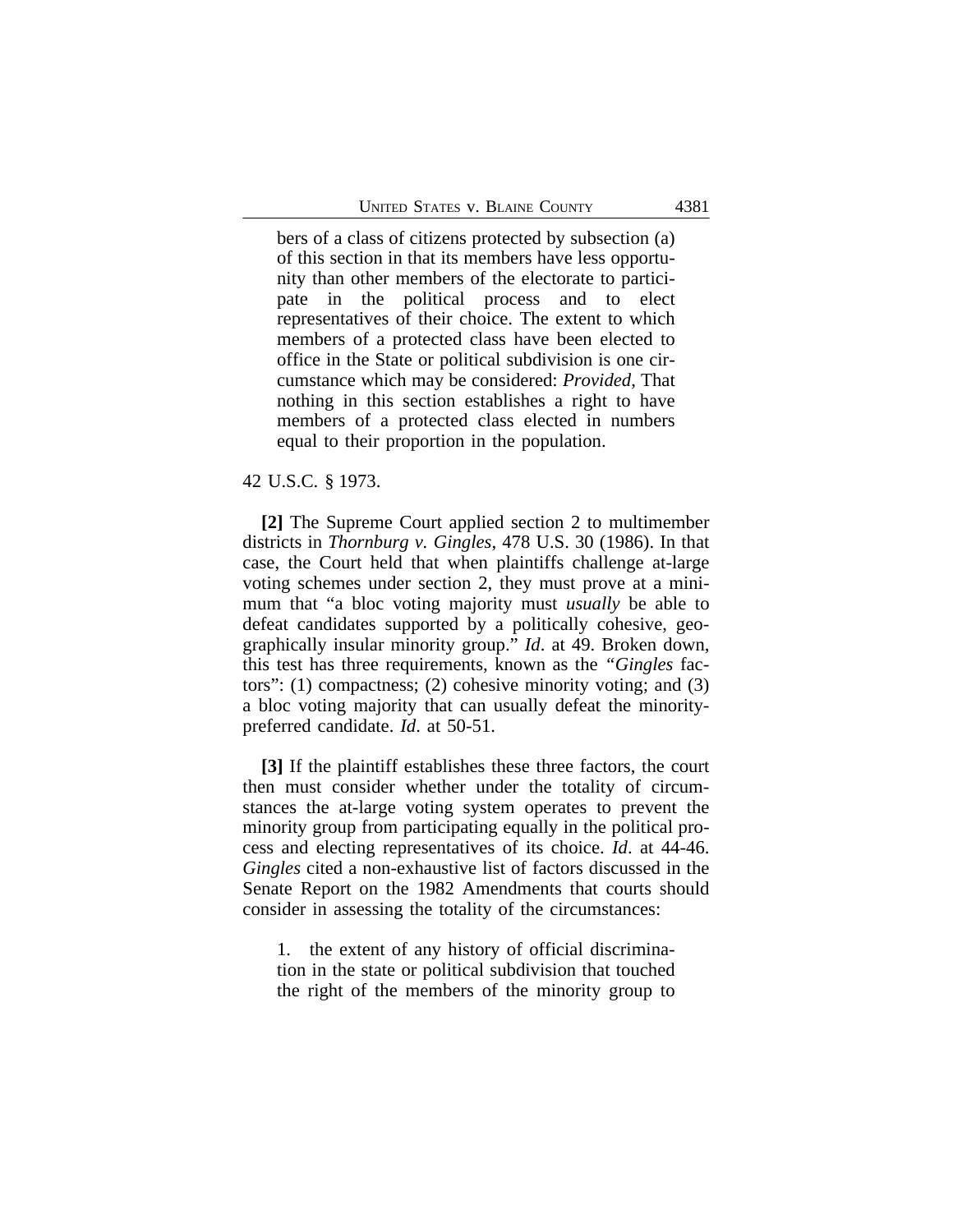register, to vote, or otherwise to participate in the democratic process;

2. the extent to which voting in the elections of the state or political subdivision is racially polarized;

3. the extent to which the state or political subdivision has used unusually large election districts, majority vote requirements, anti-single shot provisions, or other voting practices or procedures that may enhance the opportunity for discrimination against the minority group;

4. if there is a candidate slating process, whether the members of the minority group have been denied access to that process;

5. the extent to which members of the minority group in the state or political subdivision bear the effects of discrimination in such areas as education, employment and health, which hinder their ability to participate effectively in the political process;

6. whether political campaigns have been characterized by overt or subtle racial appeals;

7. the extent to which members of the minority group have been elected to public office in the jurisdiction.

Additional factors that in some cases have had probative value as part of plaintiffs' evidence to establish a violation are:

whether there is a significant lack of responsiveness on the part of elected officials to the particularized needs of the members of the minority group.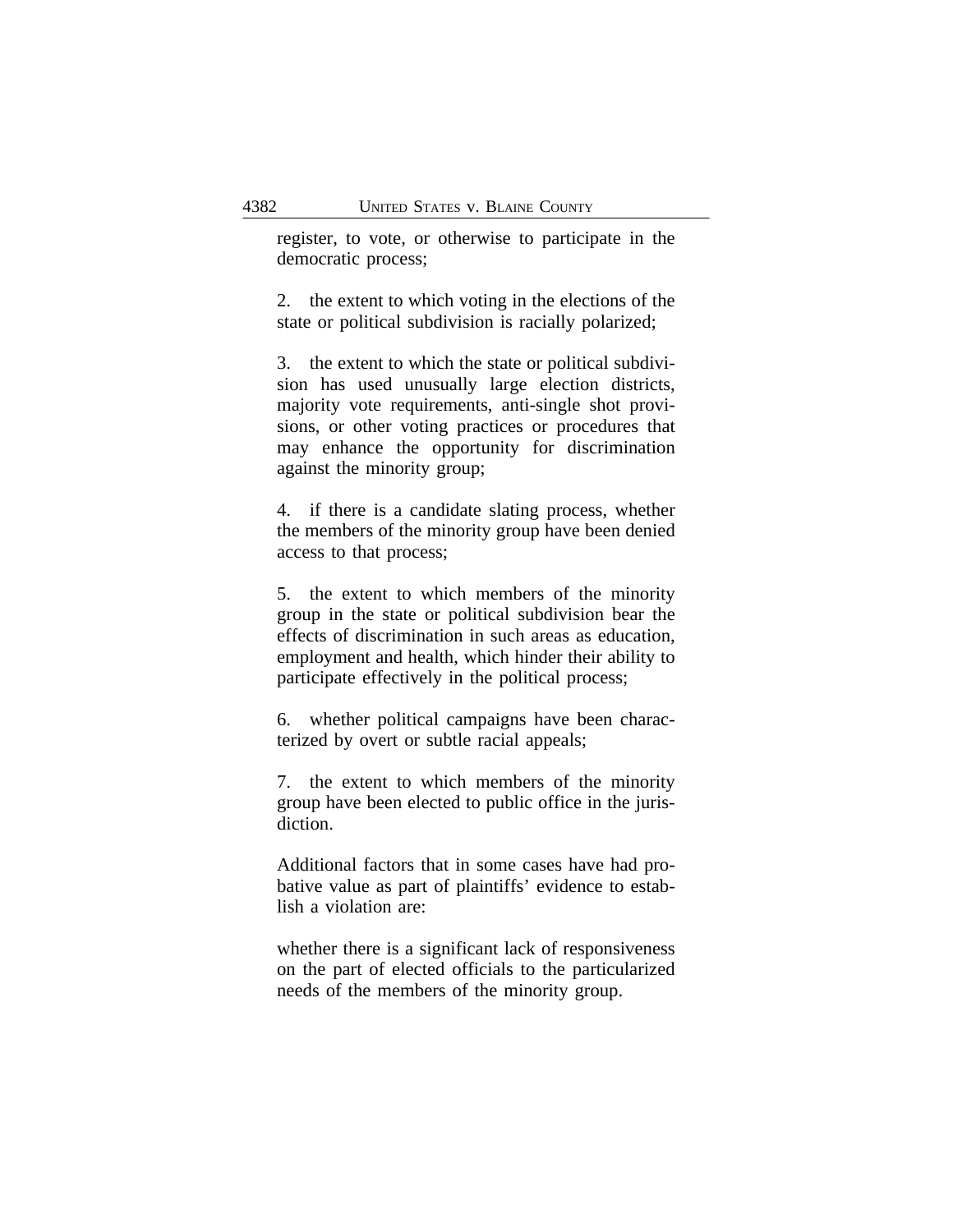whether the policy underlying the state or political subdivision's use of such voting qualification, prerequisite to voting, or standard, practice or procedure is tenuous.

*Id*. at 36-37 (quoting S. Rep. No. 97-417 at 28-29).

The most important Senate factors in a section 2 challenge to multimember districts are factors 2 (the extent to which elections are racially polarized) and 7 (the extent to which minorities have been elected). *Id*. at 51 n.15. The Senate Report's "list of typical factors is neither comprehensive nor exclusive" and "there is no requirement that a particular number of factors be proved, or that a majority of them point one way or the other." *Id*. at 45. Rather, the ultimate "question whether the political processes are equally open depends upon a searching practical evaluation of the past and present reality, and on a functional view of the political process." *Id*. (internal citations omitted). With this history in mind, we turn to the constitutionality of section 2.

## **III.**

The County contends that Congress exceeded its enforcement powers under the Fourteenth and Fifteenth Amendments when it enacted the 1982 amendments to the VRA. We disagree.

#### **A.**

**[4]** To begin with, Blaine County does not dispute that the Supreme Court summarily affirmed section 2's constitutionality in *Mississippi Republican Executive Committee v. Brooks*, 469 U.S. 1002 (1984), affirming *Jordan v. Winter*, 604 F. Supp. 807, 811 (N.D. Miss. 1984) (3-judge district court). Although the County concedes that the Supreme Court summarily disposed of the same constitutional challenge that the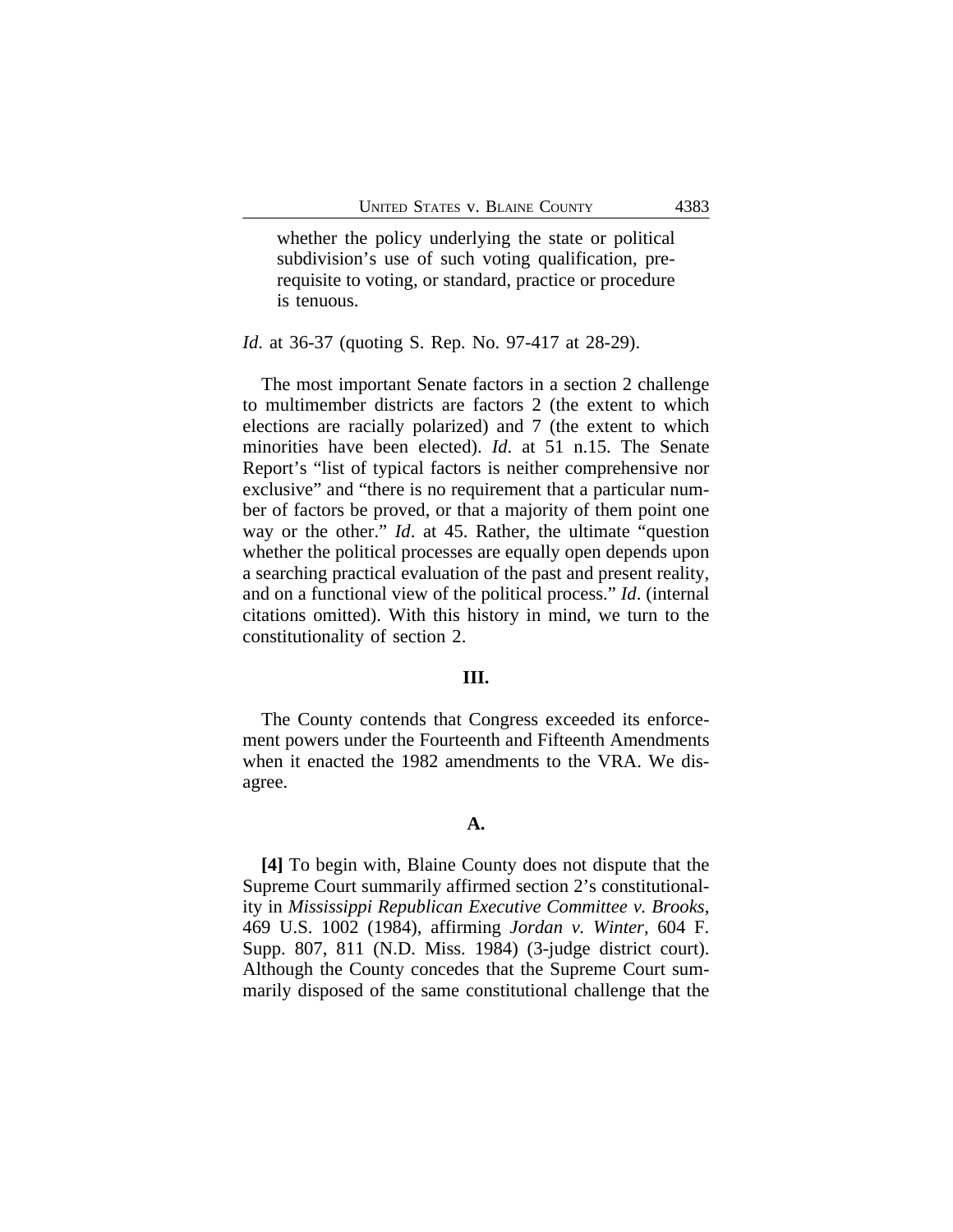County raises here,**<sup>5</sup>** it argues that this summary affirmance is not binding precedent for a federal appellate court.

**[5]** This contention ignores the well-established rule that the Supreme Court's summary affirmances bind lower courts, unless subsequent developments suggest otherwise. *Hicks v. Miranda*, 422 U.S. 332, 344-45 (1975). The County suggests that summary dispositions have less precedential value than opinions. Although this is true in the sense that the Supreme Court is more willing to reconsider its own summary dispositions than it is to revisit its prior opinions, this principle does not release the lower courts from the binding effect of summary affirmances.<sup>6</sup> As the Court itself has instructed, "inferior federal courts had best adhere to the view that if the Court has branded a question as unsubstantial, it remains so except when doctrinal developments indicate otherwise." *Miranda*, 422 U.S. at 344.

Although we have noted that our summary dismissals are to be taken as rulings on the merits in the sense that they rejected the specific challenges presented and left undisturbed the judgment appealed from, we have also explained that they do not have the same precedential value as does an opinion of this Court after briefing and oral argument on the merits. It is not at all unusual for the Court to find it appropriate to give full consideration to a question that has been the subject of previous summary action . . . .

*Lunding v. N.Y. Tax Appeals Tribunal*, 522 U.S. 287, 307 (1998). Thus, the Supreme Court was referring to the precedential value it accords its own summary dispositions, not denying the binding effect of summary dispositions on the lower courts.

**<sup>5</sup>**The jurisdictional statement in *Mississippi Republican Executive Committee* specifically asked "[w]hether Section 2, if construed to prohibit anything other than intentional discrimination on the basis of race in registration and voting, exceeds the power vested in Congress by the Fifteenth Amendment." 469 U.S. at 1003 (Stevens, J., concurring).

**<sup>6</sup>**The Supreme Court opinion cited by the County for this proposition actually said: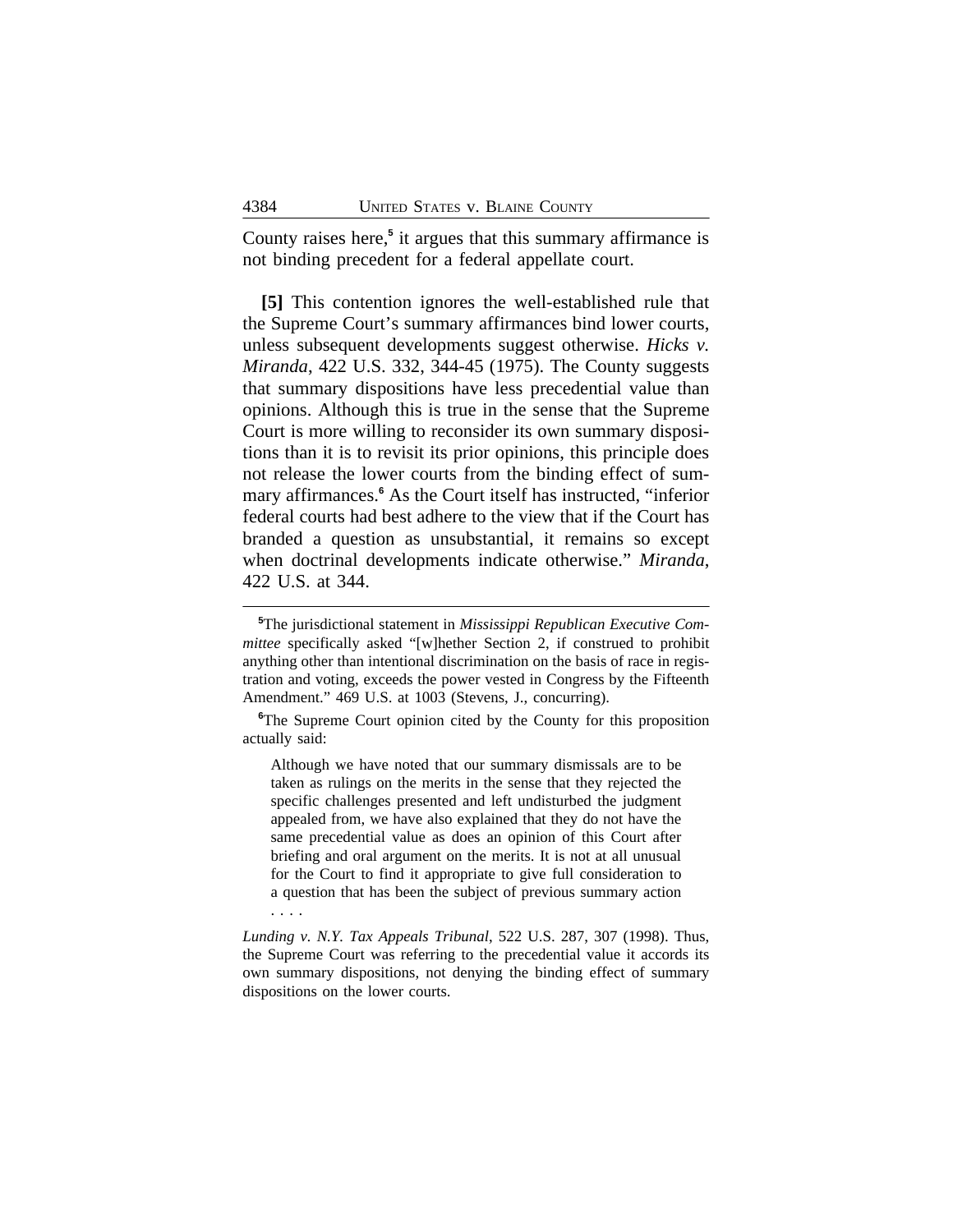**[6]** There have been no doctrinal developments that suggest we should ignore the Supreme Court's summary affirmance of section 2's constitutionality. While it is true that the Supreme Court has, in a series of recent cases, adopted a congruence-and-proportionality limitation on Congressional authority, this line of authority strengthens the case for section 2's constitutionality. Indeed, in the Supreme Court's congruence-and-proportionality opinions, the VRA stands out as the prime example of a congruent and proportionate response to well documented violations of the Fourteenth and Fifteenth Amendments. Most tellingly, when the Supreme Court first announced the congruence-and-proportionality doctrine in *City of Boerne v. Flores*, 521 U.S. 507 (1997), it twice pointed to the VRA as the model for appropriate prophylactic legislation. *Id*. at 518, 525-26. The Court's subsequent congruence-and-proportionality cases have continued to rely on the Voting Rights Act as the baseline for congruent and proportionate legislation. *See Nevada v. Hibbs*, 538 U.S. 721, 123 S.Ct. 1972, 1982 (2003) (highlighting the pattern of state constitutional violations that supported Congress's enactment of the VRA); *Bd. of Trs. v. Garrett*, 531 U.S. 356, 373-74 (2001) (holding that "[t]he contrast . . . is stark" between the evidence supporting the VRA's enactment and the insufficient evidence of state discrimination against the disabled); *United States v. Morrison*, 529 U.S. 598, 626 (2000) (pointing to the VRA as legislation that appropriately targeted state constitutional violations, rather than discrimination by non-state actors); *Fla. Prepaid v. Coll. Sav. Bank*, 527 U.S. 627, 638 (1999) (comparing the lack of evidence of state patent infringements with the "undisputed record of racial discrimination confronting Congress in the voting rights cases"). In sum, "the Court [has] continued to acknowledge the necessity of using strong remedial and preventive measures to respond to the widespread and persisting deprivation of constitutional rights resulting from this country's history of racial discrimination." *Boerne*, 521 U.S. at 526. Thus, the congruence-and-proportionality cases support, not undermine, the Supreme Court's summary affirmance of section 2's con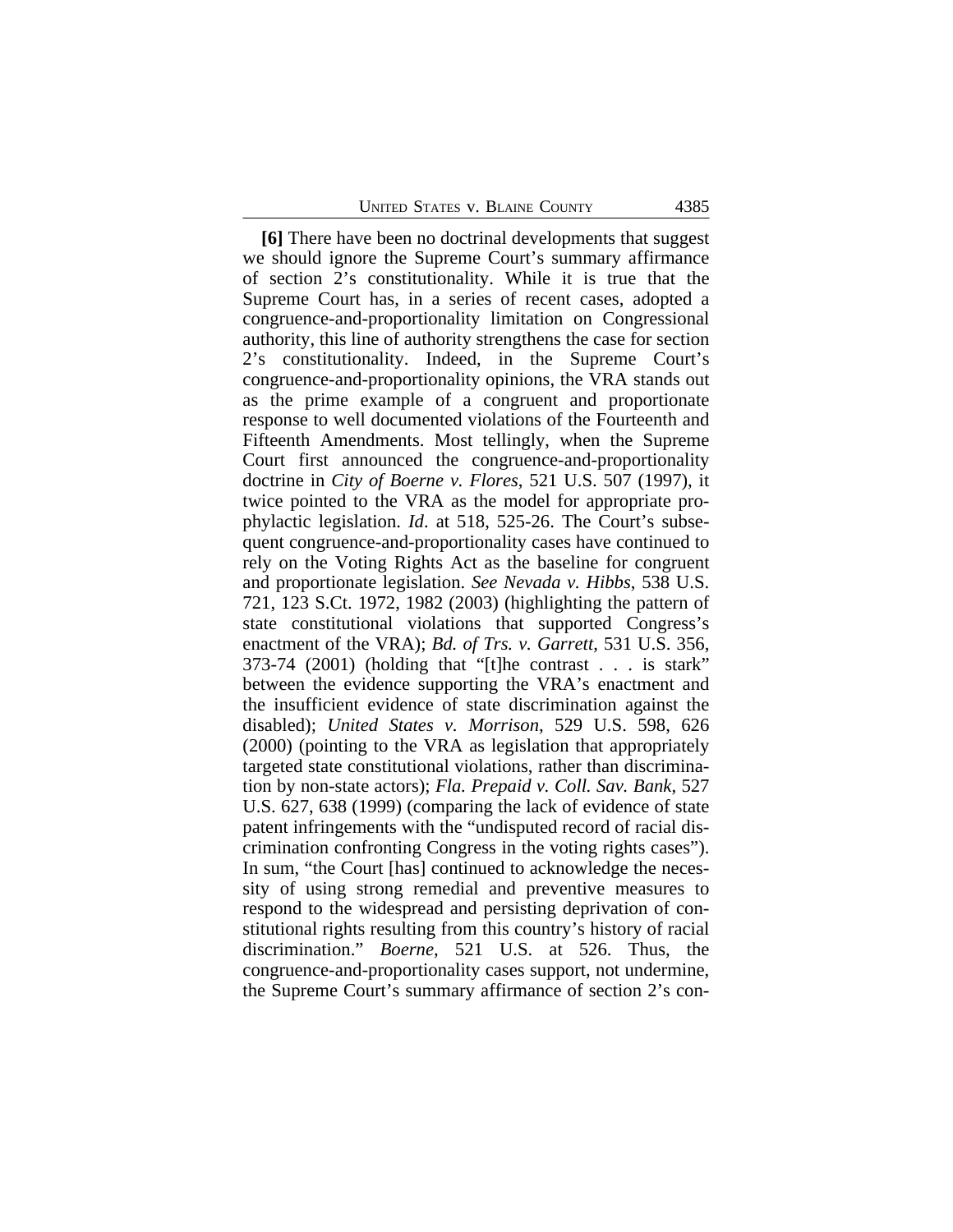stitutionality in *Mississippi Republican Executive Committee*, of which we remain bound.

## **B.**

**[7]** Even if we were free to ignore the Supreme Court's summary affirmance, we would join all of the other "lower courts [that] have unanimously affirmed [section 2's] constitutionality." *Bush v. Vera*, 517 U.S. 952, 991 (1996) (O'Connor, J., concurring).**<sup>7</sup>** Blaine County, however, offers two different reasons for why section 2 lacks congruence and proportionality. It argues that there is no widespread evidence of purposeful voting discrimination that would justify nationwide application of section 2. It also contends that section 2's results test is impermissible because the Constitution only prohibits intentional discrimination. We consider each argument in turn.

#### *1. Nationwide Application*

**[8]** The sweeping preclearance requirements of section 5 of the VRA only apply to jurisdictions with a recent history of using voting tests and devices to deny the right to vote. *See Katzenbach*, 383 U.S. at 328-331. The Supreme Court has looked favorably upon section 5's limited geographic scope in its congruence-and-proportionality cases. *See City of Boerne*, 521 U.S. at 533. In light of section 5's limited geographic

<sup>&</sup>lt;sup>7</sup>Justice O'Connor cited the following cases that have upheld section 2's constitutionality: *United States v. Marengo County Comm'n*, 731 F.2d 1546, 1556-1563 (11th Cir. 1984), *cert. denied* 469 U.S. 976; *Jones v. Lubbock*, 727 F.2d 364, 372-75 (5th Cir. 1984); *Shaw v. Hunt*, 861 F. Supp. 408, 438 (E.D.N.C. 1994) (3-judge district court), *aff'd in part, rev'd in part*, 517 U.S. 899 (1996); *Prosser v. Elections Bd.*, 793 F. Supp. 859, 869 (W.D. Wis. 1992) (3-judge district court); *Wesley v. Collins*, 605 F. Supp. 802, 808 (M.D. Tenn. 1985), *aff'd* 791 F.2d 1255 (6th Cir. 1986); *Sierra v. El Paso Indep. Sch. Dist*., 591 F. Supp. 802, 806 (W.D. Tex. 1984); *Major v. Treen*, 574 F. Supp. 325, 342-49 (E.D. La. 1983) (3-judge district court).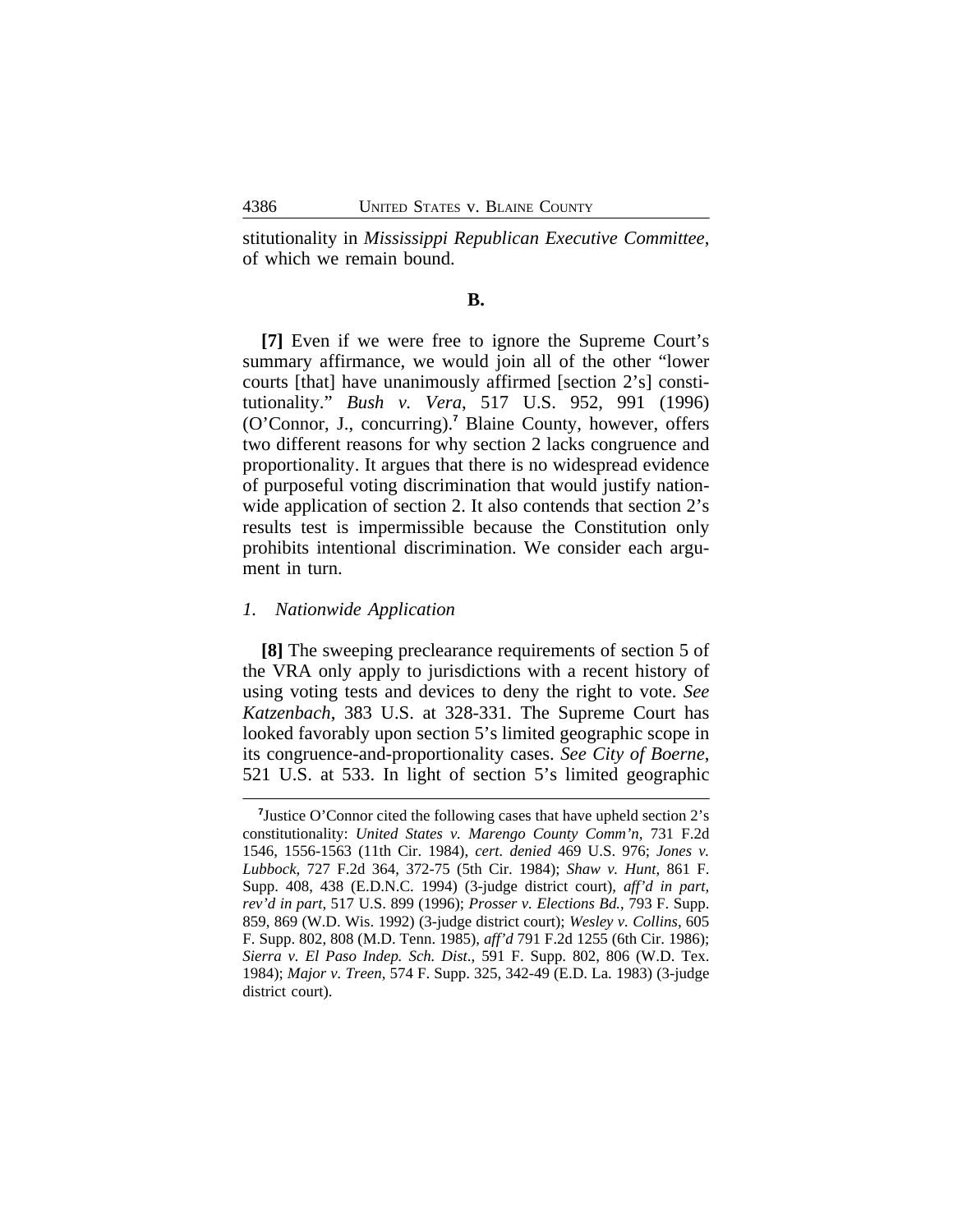scope, the County contends that Congress exceeded its constitutional power by not placing similar geographic limitations on section 2 of the VRA and by failing to document a nationwide pattern of purposeful voting discrimination that would justify nationwide application of section 2. We disagree for several reasons.

First, legislation enacted under § 5 of the Fourteenth Amendment need not have geographic restrictions. *City of Boerne*, 521 U.S. at 533 ("This is not to say, of course, that § 5 legislation requires termination dates, geographic restrictions or egregious predicates."). Such limitations only "tend to ensure" proportionality when Congress "pervasively prohibits constitutional state action." *Id*.

**[9]** Unlike section 5 of the VRA, section 2 does not engage in such a pervasive prohibition of constitutional state conduct. The two sections of the VRA are dramatically different in scope. Section 5 is an extraordinary measure, which requires covered jurisdictions to submit every change in their voting procedures to the Department of Justice for preclearance. Section 5 thus places the burden of proof on the state or locality, not on the party challenging the voting procedure. *Katzenbach*, 383 U.S. at 328. Because section 5 imposes such a significant burden on state and local governments, Congress had reason to limit its application to jurisdictions with a recent history of pervasive voting discrimination.

**[10]** Section 2 is a far more modest remedy. The burden of proof is on the plaintiff, not the state or locality. This burden is significant; Congress heard testimony that section 2 cases are some of the most difficult to litigate because plaintiffs must usually present the testimony of a wide variety of witnesses—political scientists, historians, local politicians, lay witnesses—and sift through records going back more than a century.**<sup>8</sup>** In contrast to section 5, section 2's results test makes

**<sup>8</sup>***Voting Rights Act: Hearings Before the Subcomm. on the Constitution of the Senate Comm. on the Judiciary*, 97th Cong. 368 (1982) [hereinafter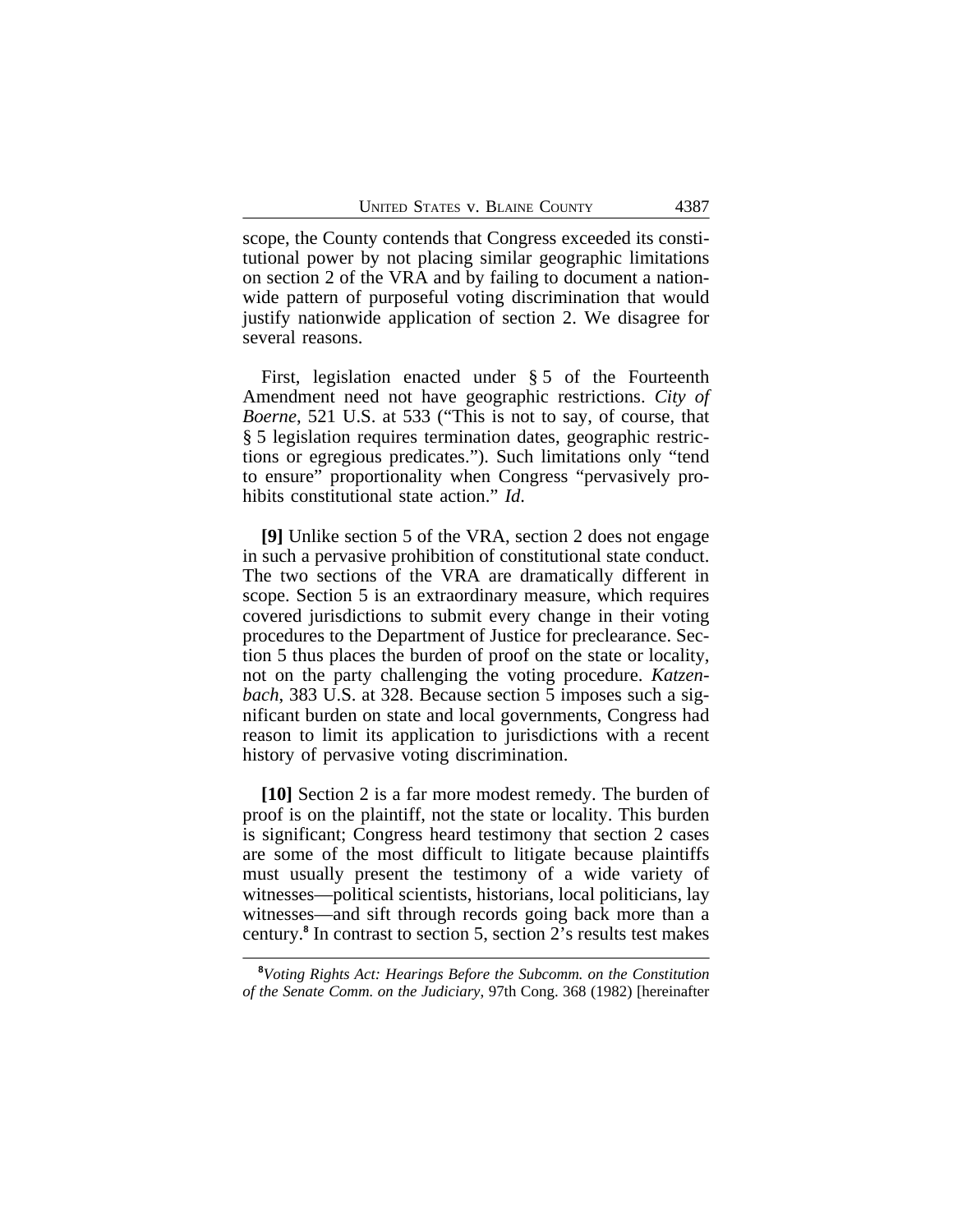no assumptions about a history of discrimination. Plaintiffs must not only prove compactness, cohesion, and white bloc voting, but also satisfy the totality-of-the-circumstances test. *Gingles*, 478 U.S. 30, 48-50. Because section 2 "avoids the problem of potential overinclusion entirely by its own selflimitation," nationwide application of this provision is undoubtedly constitutional. S. Rep. No. 97-417, at 43 (1982) [hereinafter "1982 Senate Report"].

**[11]** Second, the Supreme Court has upheld the VRA's nationwide ban on literacy tests, even though literacy tests are not *per se* unconstitutional. *Mitchell*, 400 U.S. at 112. Section 2 is more limited than the literacy test ban upheld in *Mitchell* because it does not label any procedure as impermissible *per se*. Rather, a procedure only fails section 2's test if, given the totality of the circumstances, it prevents minorities from participating effectively in the political process or electing candidates of their choice.

**[12]** Third, after the Supreme Court's recent decision in *Nevada v. Hibbs*, it is clear that Congress need not document evidence of constitutional violations in every state to adopt a statute that has nationwide applicability. 123 S.Ct. at 1980. In *Hibbs*, the Supreme Court recognized that the "important shortcomings of *some* state policies" provided sufficient evidence of constitutional violations by the states. *Id*. (emphasis added). As Justice Scalia's dissent so vigorously pointed out, however, Congress failed to document evidence of unconstitutional discrimination in *all* fifty states. *Id.* at 1985 (Scalia, J., dissenting). Thus, we decline to hold that Congress had to

<sup>&</sup>quot;*VRA Hearings*"] (statement of Laughlin McDonald, Director, Southern Regional Office, American Civil Liberties Union Foundation) ("[W]e tried . . . virtually every kind of civil rights lawsuit there is . . . and there's no question that a vote dilution suit is the most difficult . . . . The optimum dilution suit, quite frankly, was nothing less than a presentation of the complete racial history of the jurisdiction.").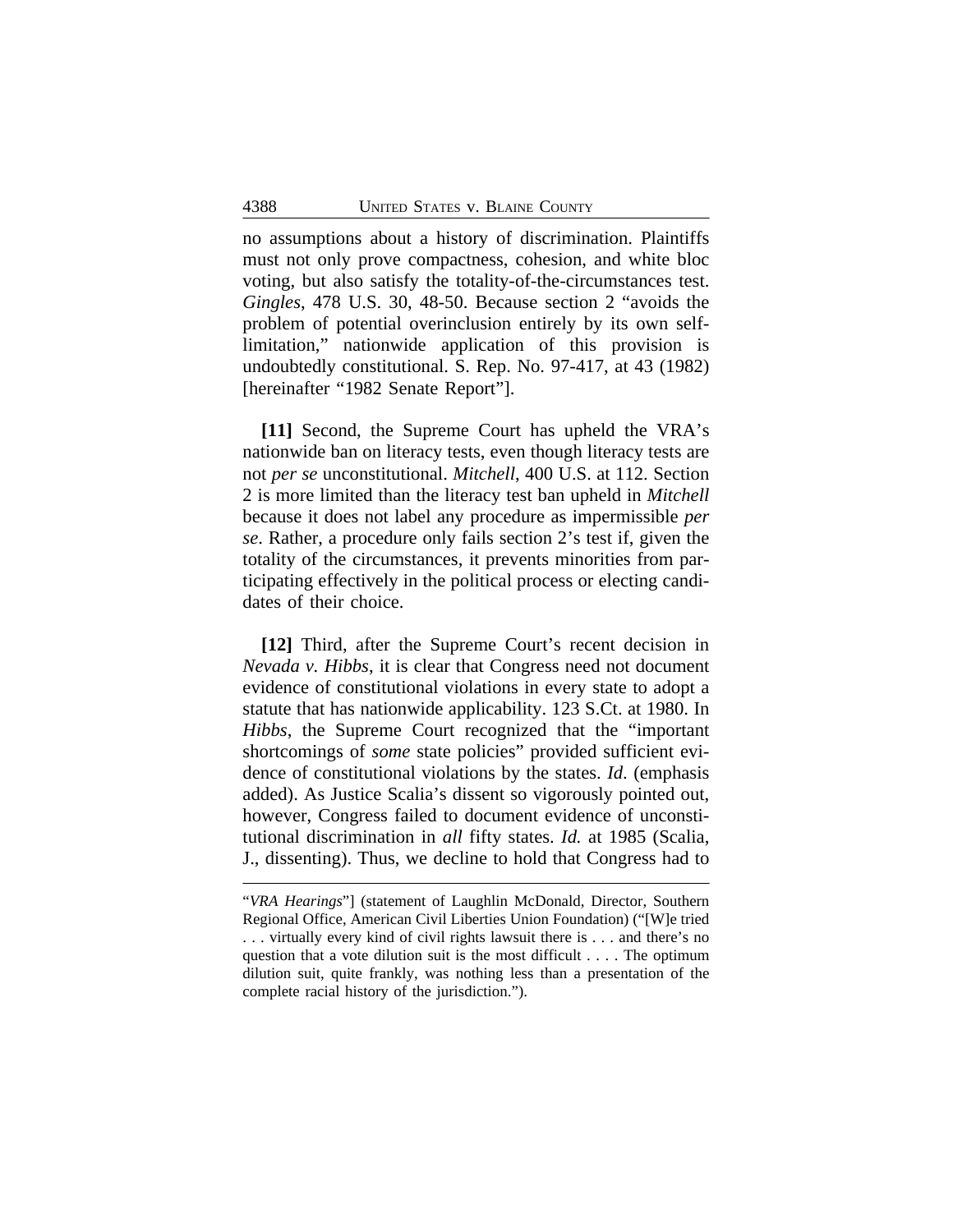find evidence of unconstitutional voting discrimination by each of the fifty states in order to apply section 2 nationwide.

**[13]** Finally, even if nationwide evidence were a prerequisite to national utilization of section 2, Congress had before it sufficient evidence of discrimination in jurisdictions not covered by section 5 to warrant nationwide application. As the Senate Report noted, "[t]he hearing record before this committee and the House committee includes testimony as to the existence of discriminatory practices outside of the covered jurisdictions, including cases already adjudicated against various non-covered jurisdictions." 1982 Senate Report at 42 n.161. Indeed, the Eleventh Circuit concluded that "Congress did find evidence of substantial discrimination outside [covered] jurisdictions." *Marengo County Comm'n*, 731 F.2d at 1559.**<sup>9</sup>**

**[14]** In sum, after "Congress [had] explored with great care the problem of racial discrimination in voting," *Garrett*, 531 U.S. at 373, and established an "undisputed record of racial discrimination," *Fla. Prepaid*, 527 U.S. at 640, it was justified in applying section 2 nationwide. As Justice O'Connor has said, Congress amended section 2 in 1982 to address the "sad reality that there still are some communities in our Nation where racial politics do dominate the electoral process." *Vera*, 517 U.S. at 992 (O'Connor, J., concurring). Thus, we conclude that Congress did not exceed its Fourteenth and Fifteenth Amendment enforcement powers by applying section 2 nationwide.

**<sup>9</sup>**Blaine County quibbles about the sufficiency of the evidence in the congressional record supporting discrimination in non-covered jurisdictions. It argues, for example, that most of the reported cases cited by the United States ended in consent decrees, and that such settlements are not a reliable indicator of purposeful voting discrimination because of the financial incentives to settle. Although we cannot ascertain the motives of jurisdictions that settled these voting rights cases, a consent decree requires court approval, making it unlikely that spurious claims of purposeful voting discrimination would be settled through an enforceable consent decree.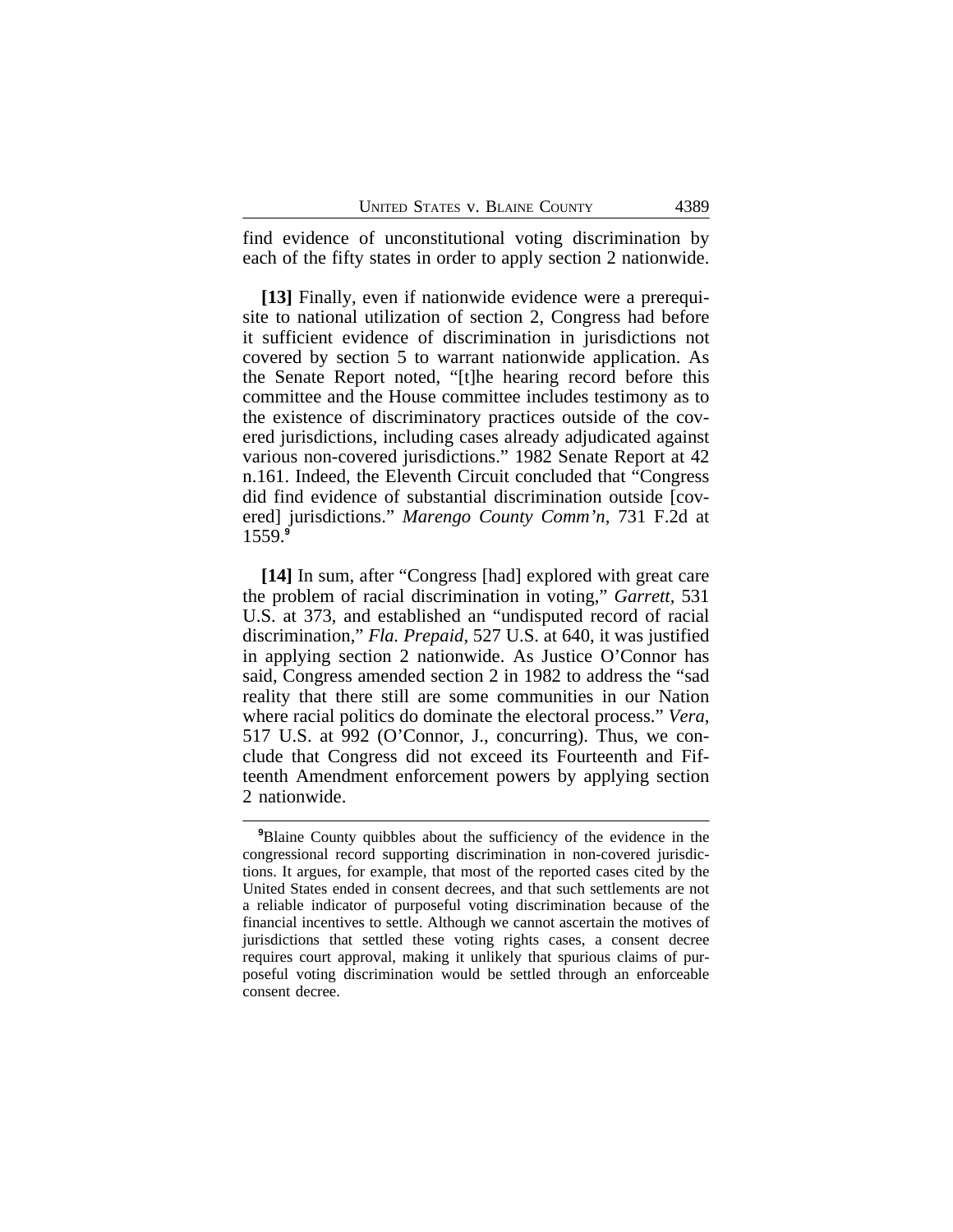#### *2. The Results Test*

Next we consider whether Congress exceeded its authority when it adopted section 2's results test, thereby repudiating any intent requirement. In *Mobile v. Bolden*, 446 U.S. 55 (1980), the Supreme Court held that the Fourteenth and Fifteenth Amendments only prohibit purposeful discrimination. Therefore, the County argues, section 2's results test lacks congruence and proportionality because it does not require intentional discrimination and thereby prohibits electoral procedures that are constitutional under *Bolden*.

**[15]** The most obvious problem with the County's argument is that on the exact same day that the Court issued its opinion in *Bolden*, the Court also held in *City of Rome v. United States* that section 5 of the VRA could constitutionally be applied to electoral procedures that only had discriminatory results and were not motivated by discriminatory intent. 446 U.S. 156, 173-178 (1980) ("We hold that, even if § 1 of the Amendment prohibits only purposeful discrimination, the prior decisions of this Court foreclose any argument that Congress may not, pursuant to § 2 [of the Fifteenth Amendment], outlaw voting practices that are discriminatory in effect."). As the Court explained, Congress justifiably adopted an effects test because requiring proof of intent would cause "the perpetuation of earlier, purposeful racial discrimination, regardless of whether the practices they prohibited were discriminatory only in effect." *Id*. at 177.

**[16]** Thus, under *City of Rome*, Congress can prohibit voting requirements that have discriminatory results. If section 5's results test is constitutional, the same must be true of section 2's results test. In fact, the constitutionality of section 2's results test is more certain because section 2 is far narrower than section 5's preclearance requirements.

Additionally, Congress thoroughly considered the practical and constitutional implications of the results test, and reason-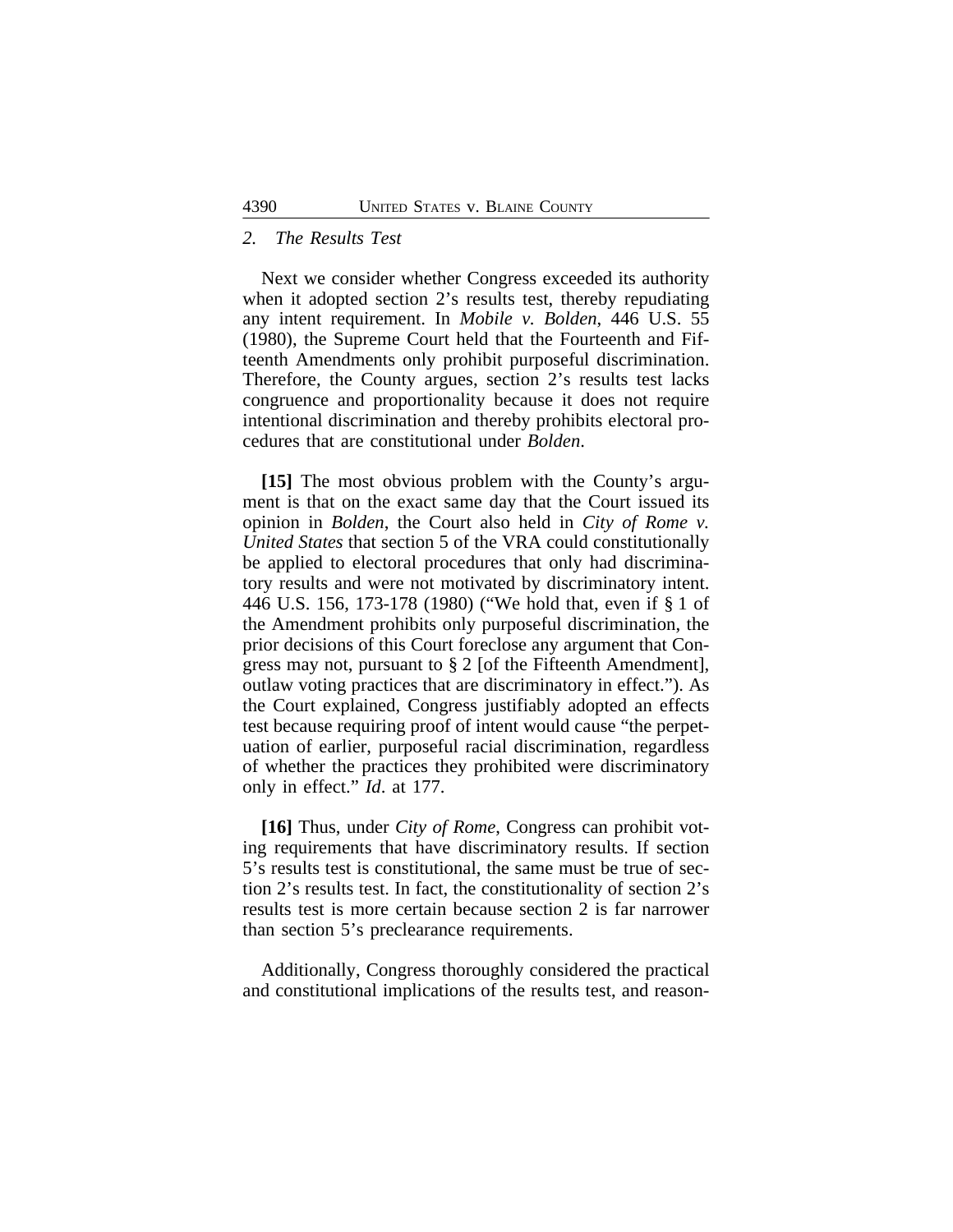ably concluded that an intent test would not effectively prevent purposeful voting discrimination. As the Fifth Circuit viewed the congressional evidence, "[e]mpirical findings by Congress of persistent abuses of the electoral process, and the apparent failure of the intent test to rectify those abuses, were meticulously documented and borne out by ample testimony." *Jones v. City of Lubbock*, 727 F.2d 364, 375 (5th Cir. 1984) (quoting *Major v. Treen*, 574 F. Supp. 325, 342-49 (E.D. La. 1983) (3-judge district court)). After listening to over 100 witnesses and at least 27 days of testimony in the Senate alone, Congress concluded that an intent requirement would undermine efforts to eliminate invidious discrimination. Even when courts applied a results test prior to *Bolden*, section 2 litigation was extremely difficult,**10** and very few cases were pursued each year. *Bolden*, however, "brought efforts to overcome discriminatory barriers to minority political participation almost to a complete halt." **<sup>11</sup>** Of the three voting rights lawyers that testified before Congress, not one had filed a voting rights lawsuit since the Court had issued its decision in *Bolden*. **<sup>12</sup>** The record before the Senate reflected that, after *Bolden*, district courts had vacated judgments of vote dilution and, on retrial under the intent test, discriminatory voting mechanisms withstood judicial scrutiny.**<sup>13</sup>** The intent test was hopelessly ineffective because those who enacted ancient voting requirements could not be subpoenaed from their graves, and present-day legislators were protected from testifying about their motives by legislative immunity.**14** Moreover, cit-

**<sup>10</sup>***VRA Hearings*, *supra* note 8, at 796-97 (statement of Armand Derfner, The Joint Center for Political Studies).

**<sup>11</sup>***VRA Hearings*, *supra* note 8, at 462 (prepared statement of Hon. Henry L. March, Mayor of the City of Richmond, Va.); *see also id*. at 640 (statement of David Walbert, Former Law Professor, Emory University) ("I have not filed a dilution case since *Mobile*.").

**<sup>12</sup>***VRA Hearings*, *supra* note 8, at 813 (prepared statement of Armand Derfner).

**<sup>13</sup>**1982 Senate Report, *supra*, at 37-39.

**<sup>14</sup>**1982 Senate Report, *supra*, at 36-37.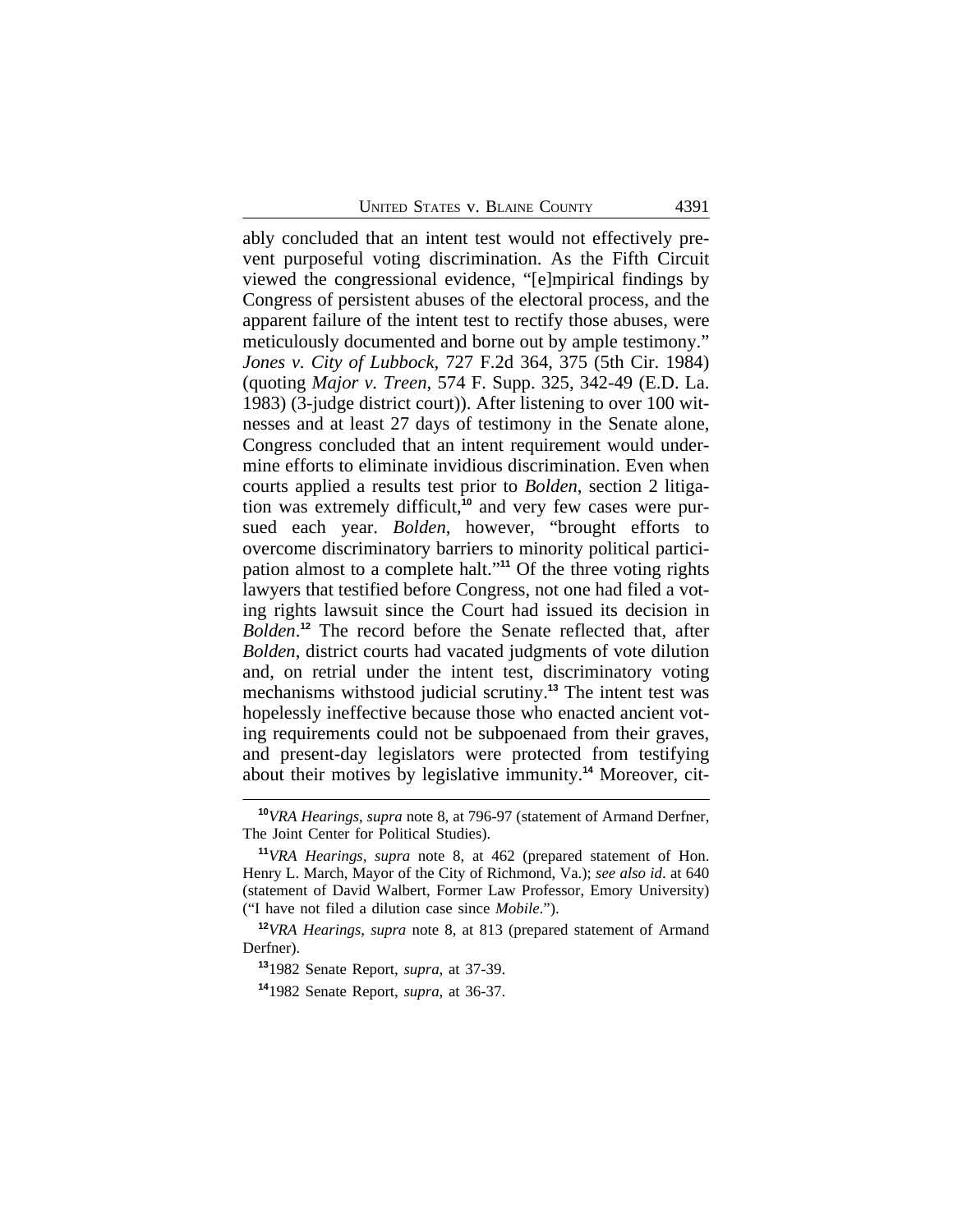ies and counties did not maintain legislative histories, especially from fifty or a hundred years ago.**<sup>15</sup>** There was also testimony that the intent test was ineffective because purposeful discrimination could be hidden underneath false trails planted in the legislative record.**<sup>16</sup>** The intent test had the added burden of placing local judges in the difficult position of labeling their fellow public servants "racists." And the intent test's divisiveness threatened to undermine racial progress, thereby worsening purposeful discrimination.**<sup>17</sup>**

But these difficulties were not the principal justification for rejecting the intent test. As the Senate Report explained:

The main reason is that, simply put, the test asks the wrong question. In the *Bolden* case on remand, the district court after a tremendous expenditure of resources by the parties and the court, concluded that officials had acted more than 100 years ago for discriminatory motives. However, if an electoral system operates today to exclude blacks or Hispanics from a fair chance to participate, then the matter of what motives were in an official's mind 100 years ago is of the most limited relevance.

1982 Senate Report, *supra*, at 43.

**[17]** After careful consideration, Congress found that the results test would be a carefully crafted measure to remedy purposeful discrimination. Congress examined twenty-three reported cases in which the results test was applied. It found

**<sup>15</sup>***VRA Hearings*, *supra* note 8, at 709 (Letter from the Lawyers' Committee for Civil Rights Under Law re: Questions and Answers on the Section 2 "Results" Standard of S. 1992).

**<sup>16</sup>**1982 Senate Report, *supra*, at 37.

**<sup>17</sup>**Pamela S. Karlan, *Two Section Twos and Two Section Fives: Voting Rights and Remedies After* Flores, 39 Wm. & Mary L. Rev. 725, 735 (1998).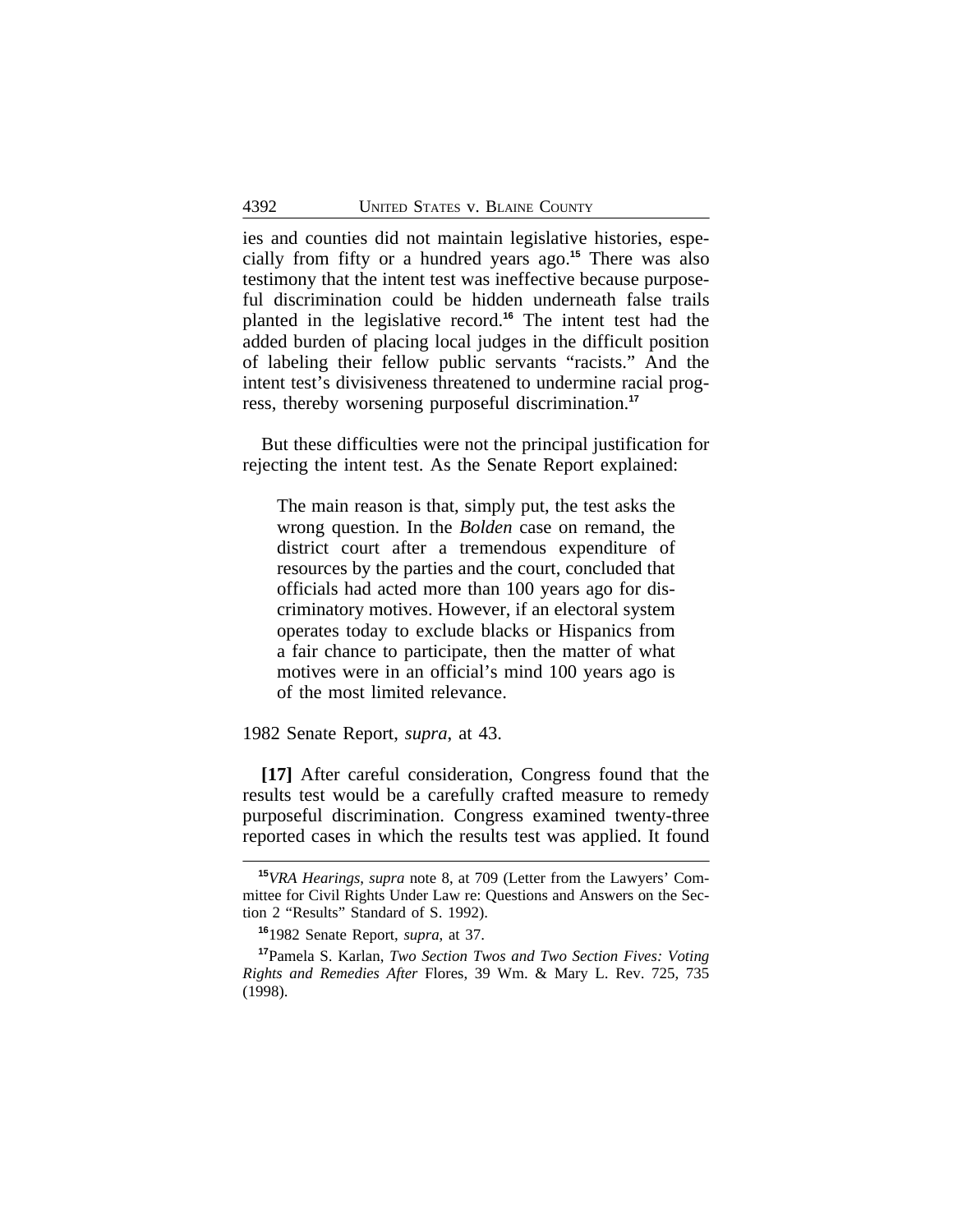that the test did not prohibit any particular voting procedure *per se*, that it did not assume racial bloc voting, that it was not aimed at achieving proportional representation, that a limited number of cases were filed, and that plaintiffs did not always win. Congress also determined that section 2 is "self-limiting" because of the numerous hurdles that plaintiffs must cross to establish a vote dilution claim.**<sup>18</sup>** In fact, calling section 2's test a "results test" is somewhat of a misnomer because the test does not look for mere disproportionality in electoral results. Rather, plaintiffs must establish that under the totality of the circumstances, the challenged procedure prevents minorities from effectively participating in the political process. In sum, we agree with the Eleventh Circuit's view that "Congress conducted extensive hearings and debate on all facets of the Voting Rights Act and concluded that the 'results' test was necessary to secure the right to vote and to eliminate the effects of past purposeful discrimination." *Marengo County Comm'n*, 731 F.2d at 1557. Thus, we hold that the results test is a constitutional exercise of Congress' Fourteenth and Fifteenth Amendment enforcement powers.**<sup>19</sup>**

#### **IV.**

Next, Blaine County challenges the district court's conclusion that its at-large voting system violated section 2. We

**<sup>18</sup>**1982 Senate Report, *supra*, at 32-33.

**<sup>19</sup>**The County argues that section 2 requires proportional representation, apparently ignoring the statute's plain language: "[N]othing in this section establishes a right to have members of a protected class elected in numbers equal to their proportion in the population." 42 U.S.C. 1973(b). The County also contends that section 2 must contain a sunset provision and an opt-out provision like section 5 of the VRA. Although the Supreme Court has viewed such provisions favorably because of section 5's extraordinary remedy, it has expressly rejected the notion that the Fourteenth Amendment "requires termination dates, geographic restrictions, or egregious predicates." *City of Boerne*, 521 U.S. at 533. Section 2 therefore need not contain such limitations because it is a narrower provision than section 5 of the VRA.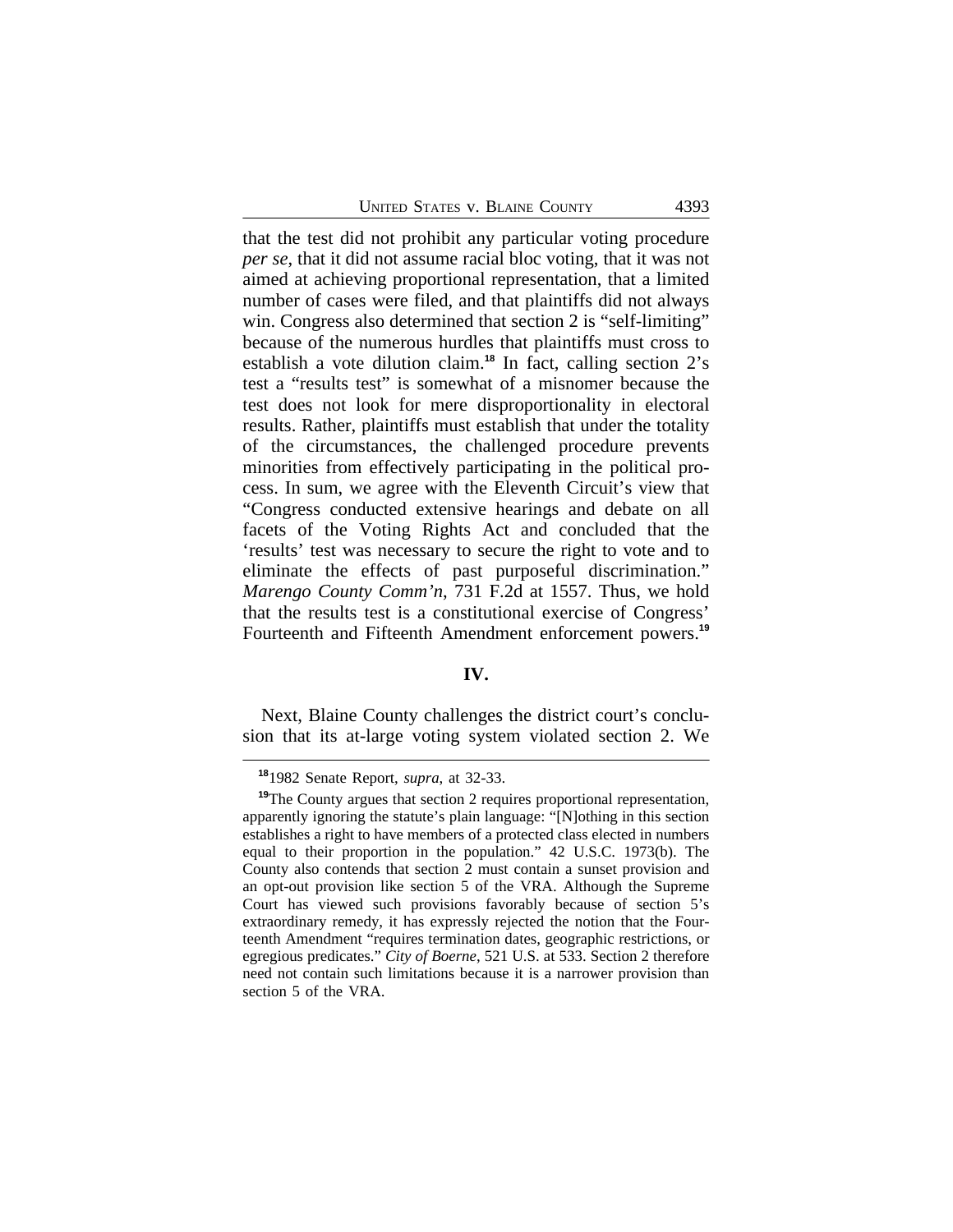review for clear error the district court's factual findings related to the vote dilution claim, as well as its ultimate determination that vote dilution exists. *Old Person v. Cooney*, 230 F.3d 1113, 1119 (9th Cir. 2000). However, questions of law and mixed questions of law and fact are subject to *de novo* review. *Smith v. Salt River Project*, 109 F.3d 586 (9th Cir. 1997). Because the district court did not commit legal error, and its factual findings and ultimate conclusion that vote dilution exists are not clearly erroneous, we affirm.

#### **A.**

The County disputes the district court's finding that American Indians were politically cohesive. To be clear, the County does not challenge the district court's finding that American Indians vote cohesively. Indeed, the evidence indisputably shows that American Indians consistently bloc vote. Dr. Theodore Arrington, the United States's expert witness, testified that in all fourteen county-wide elections he examined, American Indian voters exceeded 67 percent cohesion—his threshold for cohesive minority voting. He also found American Indian voter cohesion in 100 percent of 19 elections for the Board of Harlem School District, an area of high American Indian concentration within Blaine County. Even the County's expert witness conceded that American Indians voted cohesively in 100 percent of County Commissioner elections and 95 percent of exogenous elections for county, state, and national offices.**<sup>20</sup>**

The County argues that the district court nonetheless erred because there was no evidence that American Indian voters have distinct political concerns. The County, however, misconstrues the inquiry for racial bloc voting. As the Supreme Court explained in *Gingles*, "a showing that a significant number of minority group members usually vote for the same

**<sup>20</sup>**The County's expert witness assumed a racial group was cohesive if its members voted at 60 percent cohesion.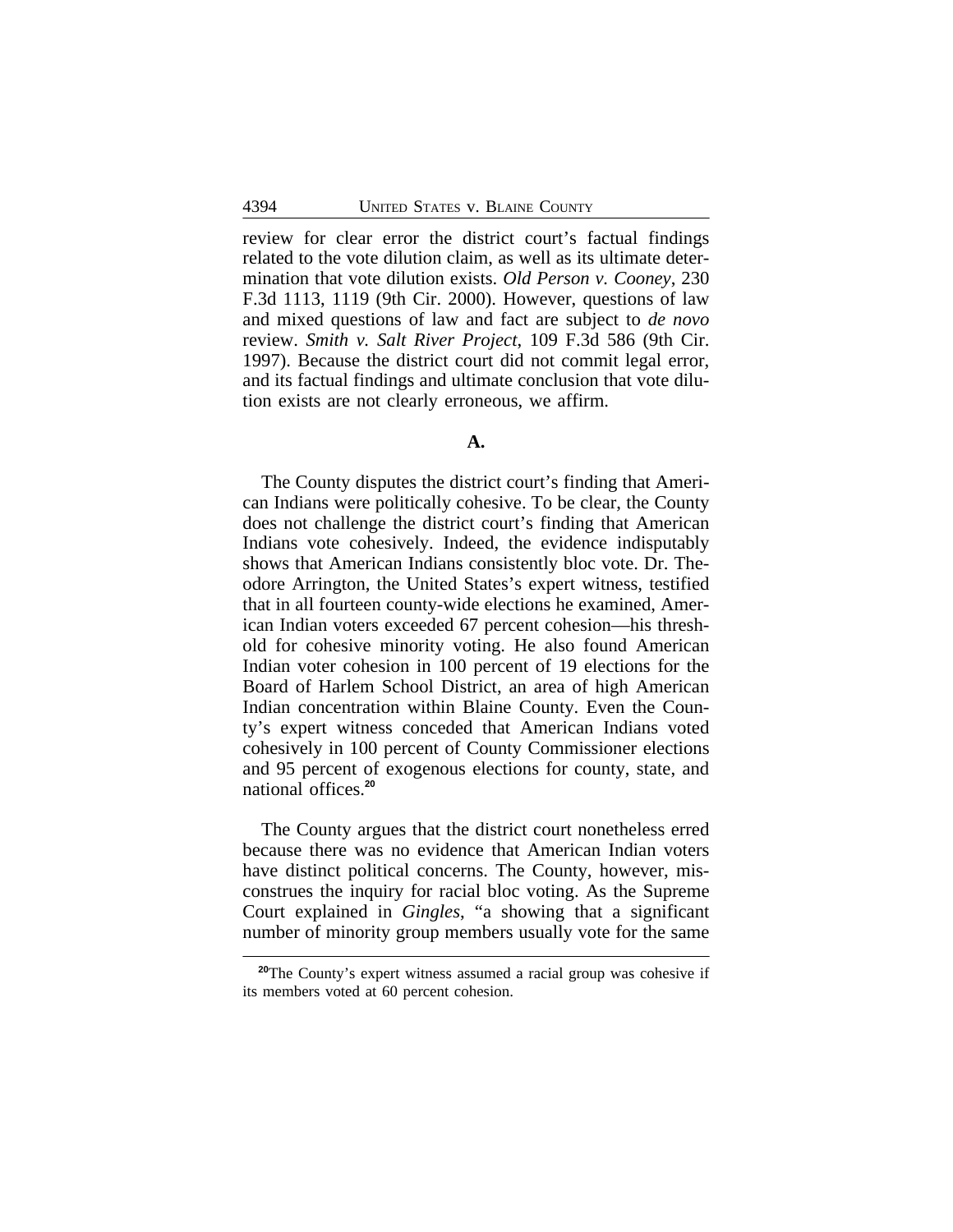candidates is one way of proving the political cohesiveness necessary to a vote dilution claim." 478 U.S. at 30. Indeed, we have recognized that "proof that the minority has consistently voted differently helps one to ascertain whether the minority group members constitute a politically cohesive unit." *Gomez v. City of Watsonville*, 863 F.2d 1407, 1415 (9th Cir. 1988). Thus, the Supreme Court and this court both have held that it is actual voting patterns, not subjective interpretations of a minority group's political interests, that informs the political cohesiveness analysis.

**[18]** Even if this were a matter of first impression, we would reject Blaine County's proposed standard because it would force courts to second guess voters' understanding of their own best interests. Indeed, the County's argument is not simply that American Indians lack shared interests, but that their shared interests are unfounded. The County, therefore, essentially asks us to deny the validity of American Indian voters' self-professed interests. Were we to do so, we would be answering what is inherently a political question, best left to the voters and their elected representatives. Thus, the district court applied the appropriate legal test for determining whether the American Indian population is politically cohesive, and its findings were well-supported by the record.

**B.**

Blaine County also challenges the district court's refusal to consider low turnout among American Indian voters as evidence of a lack of political cohesion. We essentially rejected this argument in *Gomez v. City of Watsonville*, 863 F.2d 1407 (9th Cir. 1988), holding that "[t]he district court erred by focusing on low minority voter registration and turnout as evidence that the minority community was not politically cohesive." *Id*. at 1416. Despite this unequivocal language, Blaine County suggests *Gomez* left open the possibility that low turnout could prove a lack of cohesiveness if there was evidence to support such a conclusion. At the very least, this is a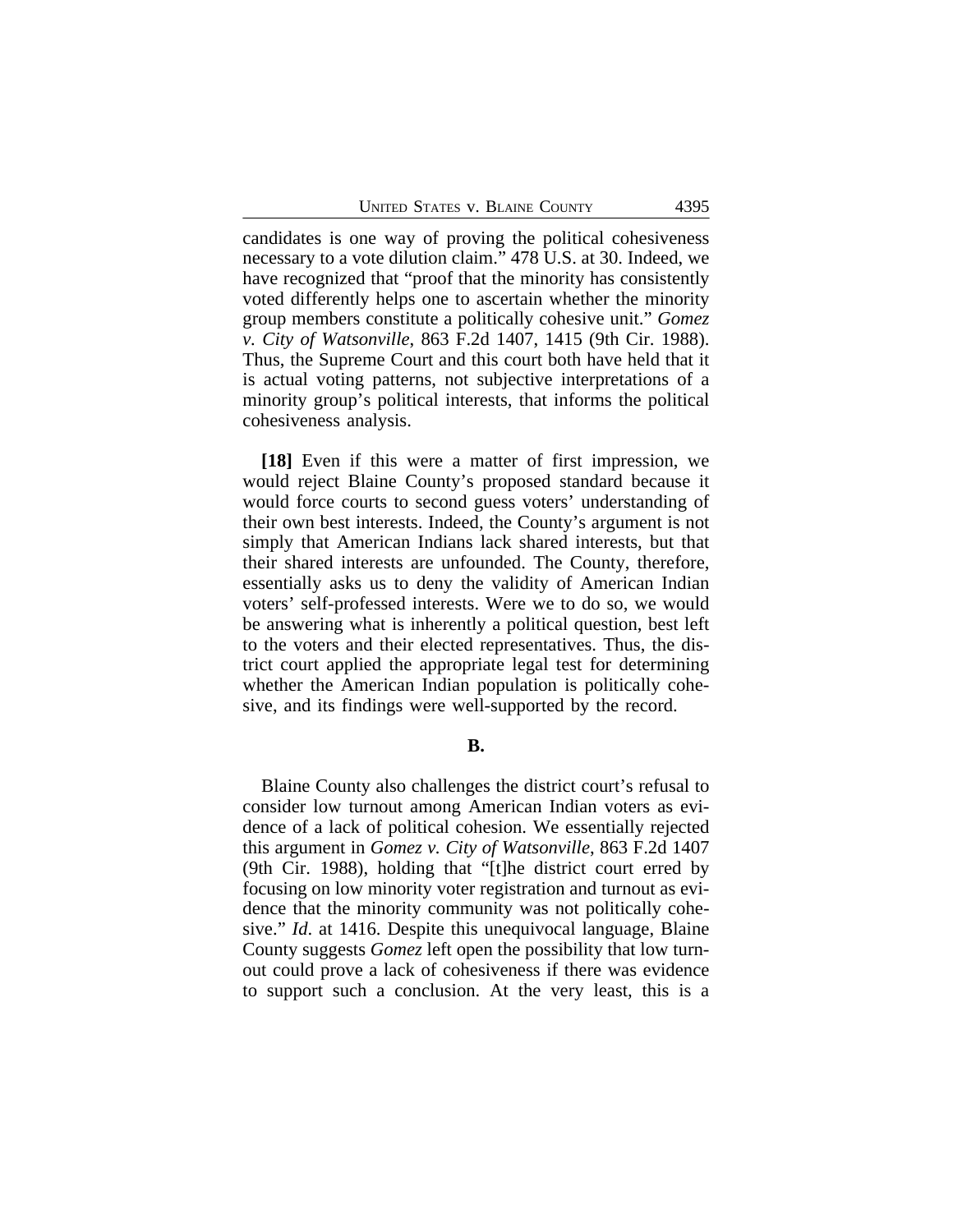strained reading of *Gomez* that simply cannot be squared with the plain language of our decision: "The court should have looked only to *actual voting patterns* rather than speculating as to the reasons why many Hispanics were apathetic." *Id*.

**[19]** Apart from our precedent, Blaine County's suggested approach would undermine section 2's effectiveness. After all, "[l]ow voter registration and turnout have often been considered evidence of minority voters' lack of ability to participate effectively in the political process." *Id.* at 1416 n.4. Thus, if low voter turnout could defeat a section 2 claim, excluded minority voters would find themselves in a vicious cycle: their exclusion from the political process would increase apathy, which in turn would undermine their ability to bring a legal challenge to the discriminatory practices, which would perpetuate low voter turnout, and so on. Thus, the district court did not err by rejecting low voter turnout as evidence of a lack of political cohesion.

## **C.**

Blaine County also contends that the district court erred in its analysis of white bloc voting because the court did not require white voter cohesion levels to surpass 60 percent. This contention flatly ignores the test laid out in *Gingles* for white bloc voting—"the minority must be able to demonstrate that the white majority votes sufficiently as a bloc to enable it . . . to defeat the minority's preferred candidate." 478 U.S. at 49. Indeed, *Gingles* rejected a blanket numerical threshold for white bloc voting because:

The amount of white bloc voting that can generally minimize or cancel black voters' ability to elect representatives of their choice . . . will vary from district to district according to a number of factors, including the nature of the allegedly dilutive electoral mechanism; the presence or absence of other potentially dilutive electoral devices . . . ; the percentage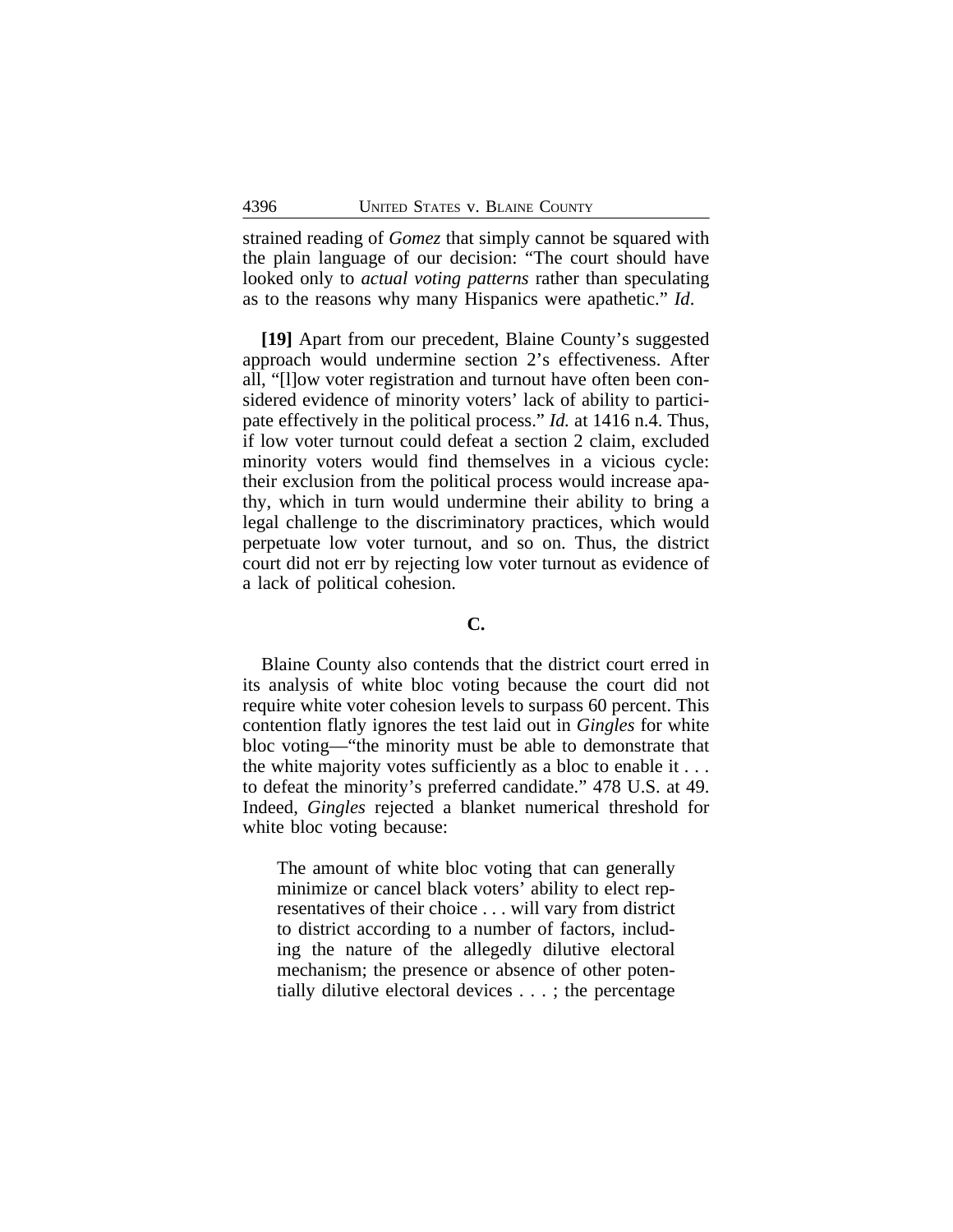of registered voters in the district who are members of the minority group; the size of the district; and, in multimember districts, the number of seats open and the number of candidates in the field.

#### *Id*. at 56 (citations omitted).

**[20]** Applying the appropriate standard, the district court's factual findings were not clearly erroneous. Dr. Arrington specifically studied whether white voters were usually able to defeat the American Indian-preferred candidate. In five out of seven county-wide elections between an American Indian candidate and white candidate, the American Indian candidate lost despite receiving strong American Indian support. In four out of five contested Democratic primaries for the County Commission, white voters were able to defeat the American-Indian-preferred candidate. Similar bloc voting patterns were observed in Harlem School Board elections. Accordingly, the district court did not err in finding white bloc voting.

#### **D.**

The County also argues that the district court committed legal error by placing greater weight on elections which involved American Indian candidates. In *Old Person*, however, we held that "contests between white and Indian candidates . . . are most probative of white bloc voting." 230 F.3d at 1127; *see also Ruiz*, 160 F.3d at 553 ("minority vs. nonminority election is more probative of racially polarized voting than a non-minority vs. non-minority election"). Accordingly, we reject the County's argument because it is contrary to our settled precedent.

#### **E.**

**[21]** Next, Blaine County argues that the district court inappropriately relied on Harlem School Board elections to find cohesive voting patterns. But the district court did not rely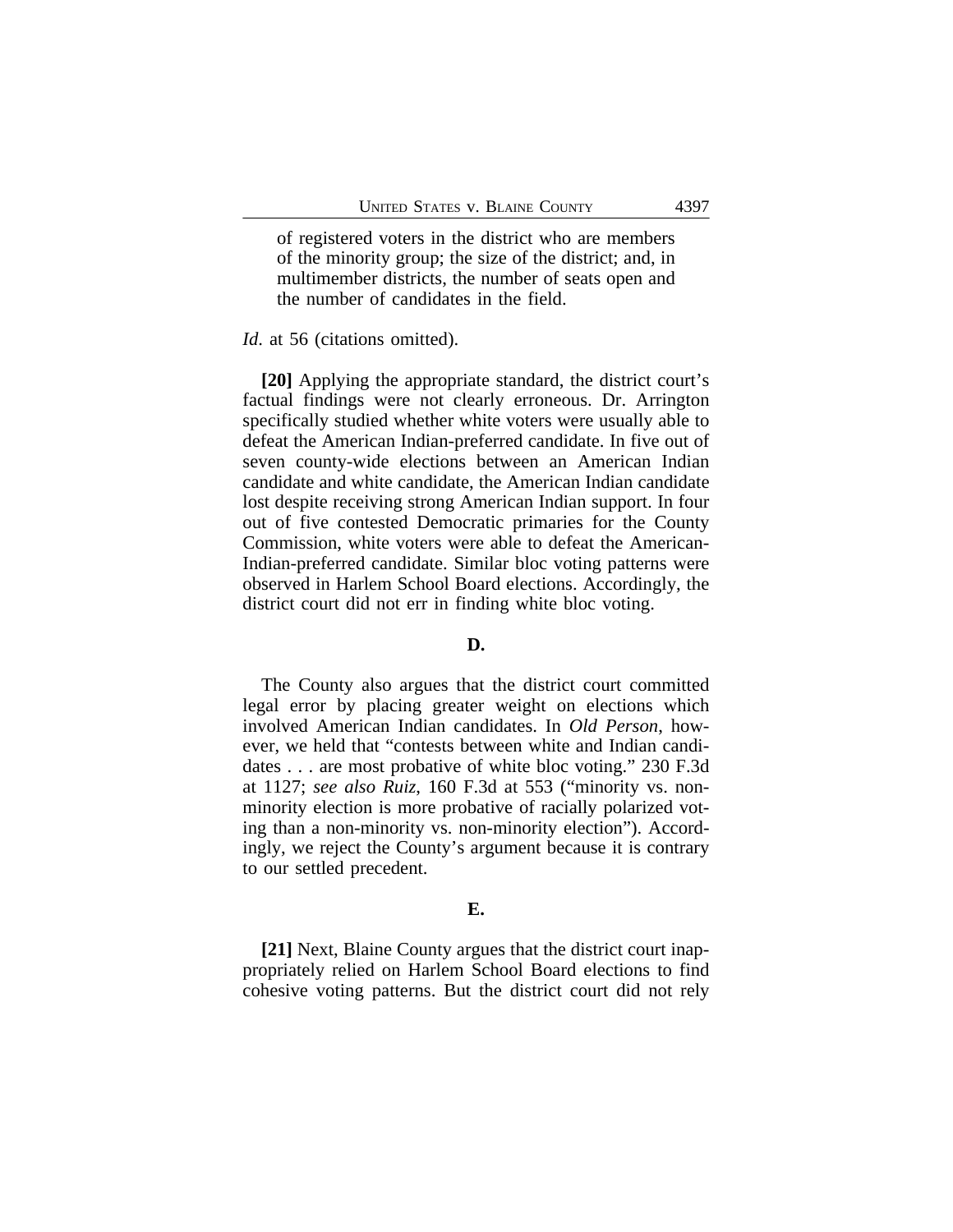exclusively, or even mostly, on the Harlem School Board elections. Rather, these elections provided additional evidence of American Indian voter cohesion and white bloc voting. As Dr. Arrington testified, the Harlem School Board elections provide useful evidence of cohesive voting patterns because American Indians make up a substantial percentage of the population of the school district and American Indians have frequently run for positions on the board. The district court did not commit legal error by examining exogenous elections to supplement its analysis of racially cohesive voting patterns in the at-large county commission elections. *See Citizens for a Better Gretna v. City of Gretna*, 834 F.2d 496, 502 (5th Cir. 1987) ("Although exogenous elections alone could not prove racially polarized voting in Gretna aldermanic elections, the district court properly considered them as additional evidence of bloc voting—particularly in light of the sparsity of available data.").

#### **F.**

**[22]** The County also contends that the district court erred by failing to require proof that white bloc voting was the result of racial bias in the electorate. But as we have explained, "proof of groupwide or individual discriminatory motives has no part in a vote dilution claim." *Ruiz*, 160 F.3d at 557. Requiring proof of discriminatory motives among white voters in Blaine County would be divisive and would place an impossible burden on the plaintiffs. *Id*. at 558. Most important, the County's assumption that intentional discrimination among white voters must be shown is contrary to the plain language of section 2's results test. *See Gingles*, 478 U.S. at 43-44 (holding that section 2 "repudiated" the intent test). Thus, we reject the notion that the district court was required to unearth evidence of discrimination in the white electorate to find a section 2 violation.**<sup>21</sup>**

**<sup>21</sup>**We reject the County's contention that *Smith v. Salt River*, 109 F.3d 586 (1997), compels a contrary conclusion. Although *Salt River* did hold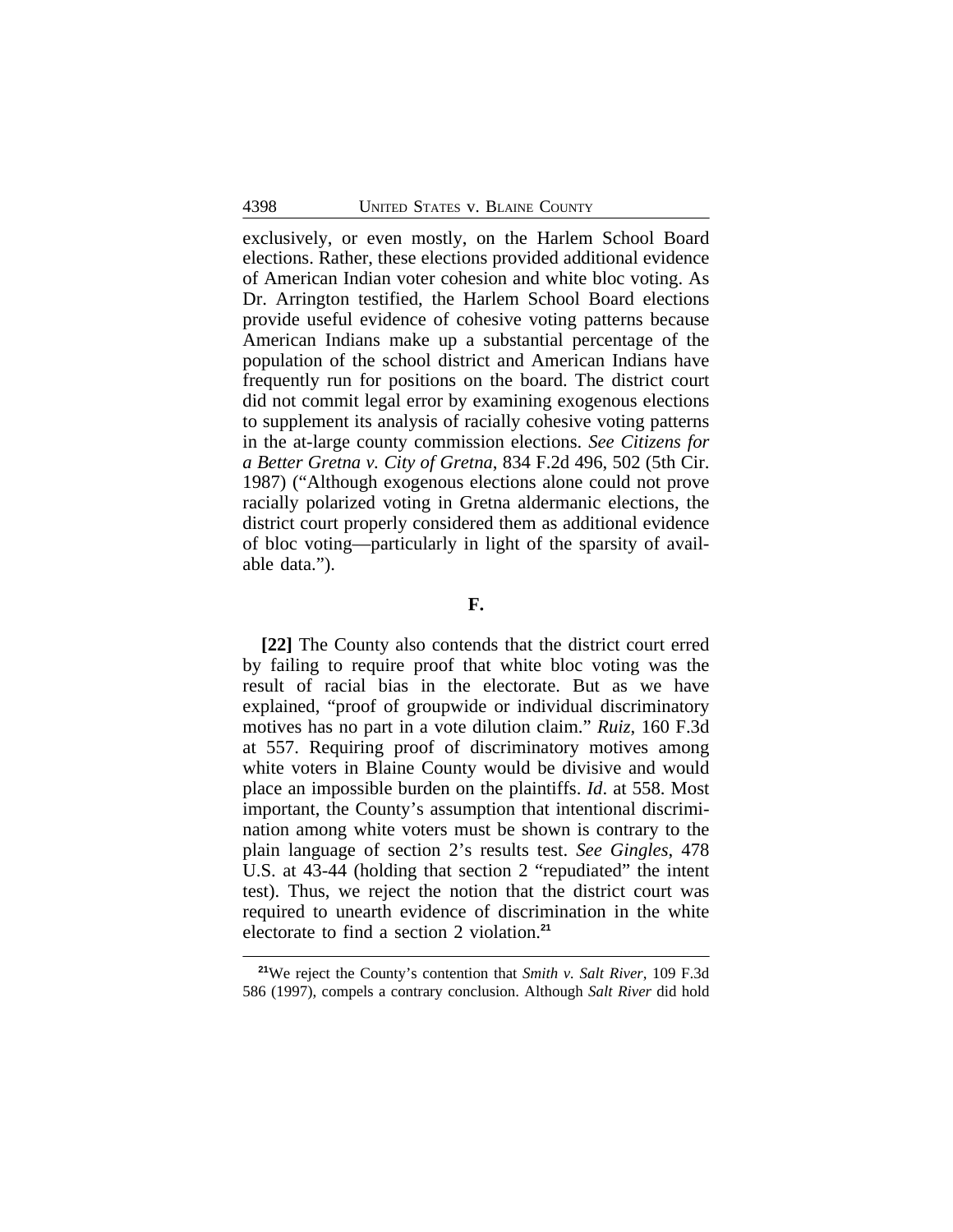#### **G.**

The County next makes a series of challenges to the district court's determination that there was a history of official discrimination against American Indians. First, it claims the district court here improperly relied on another district court's Findings of Facts and Conclusions of Law in *Old Person v. Cooney*, 230 F.3d at 1129. We disagree. Although the district court pointed to the factual findings in *Old Person* for a detailed description of the history of racial discrimination against American Indians in Montana, it relied on the "extensive testimony" presented here by the United States.

**[23]** In light of the breadth of this testimony, the district court's factual findings on this issue did not constitute clear error. As the United States's expert witness testified, Montana laws repeatedly discriminated against American Indians' exercise of the franchise.**<sup>22</sup>** In 1897, for example, the Montana legislature passed a law prohibiting American Indians from voting unless they were government employees or owned a

<sup>22</sup>Because these discriminatory laws were enacted by the Montana legislature, we find no merit in the County's assertion that the district court improperly relied on evidence of official discrimination by the federal government.

that "a bare statistical showing of disproportionate *impact* on a racial minority does not satisfy the § 2 'results' inquiry," we never suggested that discrimination in the electorate must be proven. *Id.* at 595. *Salt River* simply held that there must be a causal connection between a voting requirement and a discriminatory result. *Id*. There is such a connection here: Blaine County's at-large voting system enhances the possibility that a bloc of white voters will prevent American Indians from electing candidates of their choice. In challenges to multimember districts, evidence of racial bloc voting provides the requisite causal link between the voting procedure and the discriminatory result. Once such a connection is shown, nothing in *Salt River* suggests that plaintiffs have the additional burden of proving that white bloc voting is due to discriminatory motives. Accordingly, the district court did not err by declining to inquire into the divisive and irrelevant issue of whether white voters in Blaine County are motivated by discriminatory motives.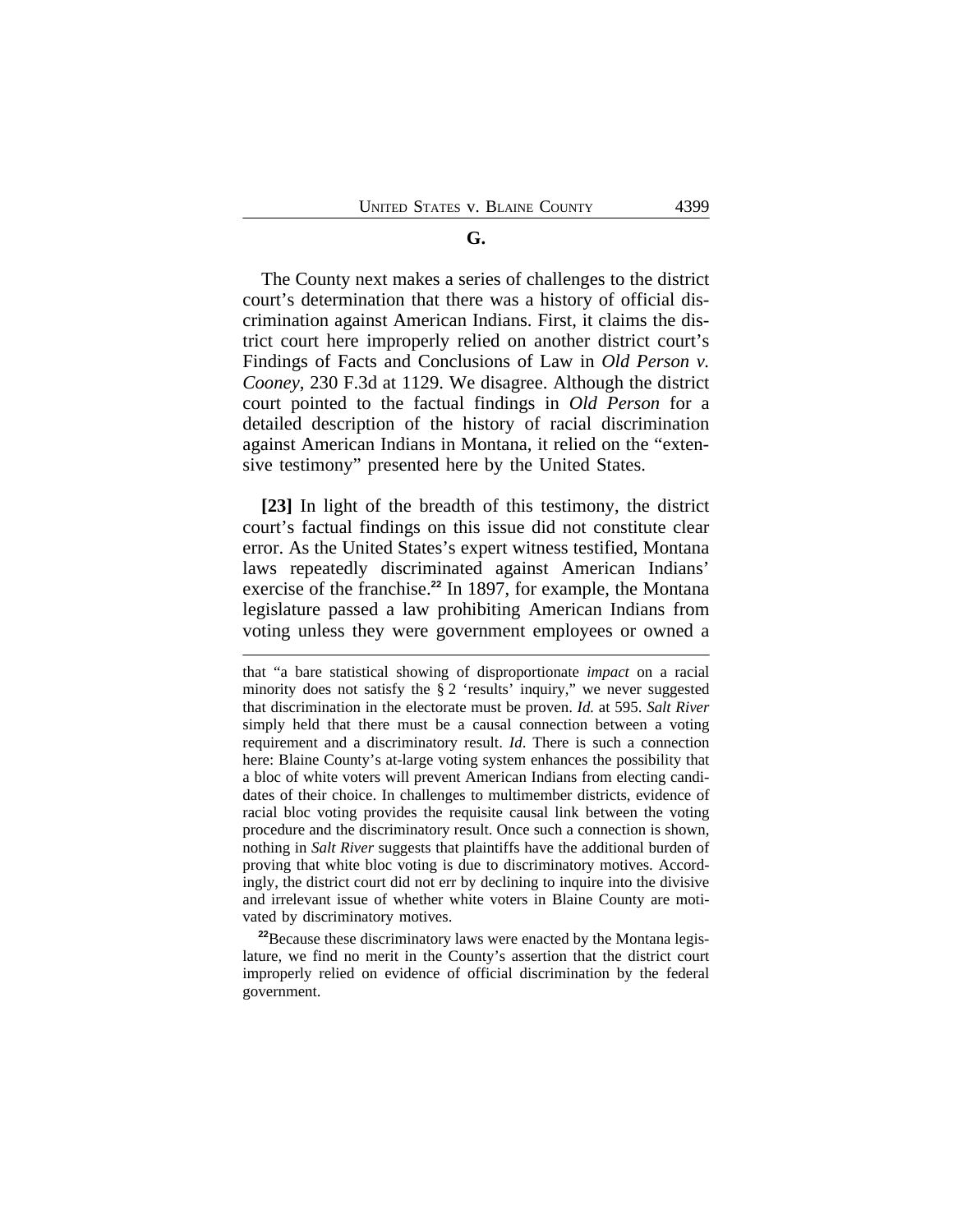home outside of a reservation.**<sup>23</sup>** Two years later, the Montana legislature requested that the federal government prohibit American Indians from leaving their reservations.**<sup>24</sup>** In 1912, the State Attorney General declared that any American Indian who participated in tribal affairs could not participate in general or school board elections. The Montana legislature also passed legislation in 1919 prohibiting the creation of an electoral district within the boundaries of a reservation. Finally, beginning in 1932 and continuing through 1963, the Montana legislature enacted various laws limiting voting to taxpayers, which served to disenfranchise many reservation residents who were exempt from property taxes. In short, we find that the district court's conclusion that there was a history of official discrimination against American Indians in Montana was not clearly erroneous.

#### **H.**

Blaine County also challenges the district court's totalityof-the-circumstances analysis on several fronts. First, the County argues that the district court could only look at official discrimination by Blaine County, not the state or federal government. We rejected this exact argument in *Gomez*, 863 F.2d at 1418, because this overly narrow interpretation of the first Senate factor "would result in precisely the sort of mechanistic application of the Senate factors that the Senate report emphatically rejects." *Id*.

Next, the County argues in a single sentence that there is no evidence of racially polarized voting. Both sides' experts

<sup>&</sup>lt;sup>23</sup>The fact that these laws targeted American Indians undermines the County's contention that the statutes considered by the district court were irrelevant because they were not aimed at American Indian voters.

<sup>&</sup>lt;sup>24</sup>The County argues that segregation within its borders is merely the result of benign federal policies and choices by American Indians. The Montana legislature's support for a federal law prohibiting American Indians from traveling outside of reservations, as documented in the record, amply supports the district court's contrary conclusion.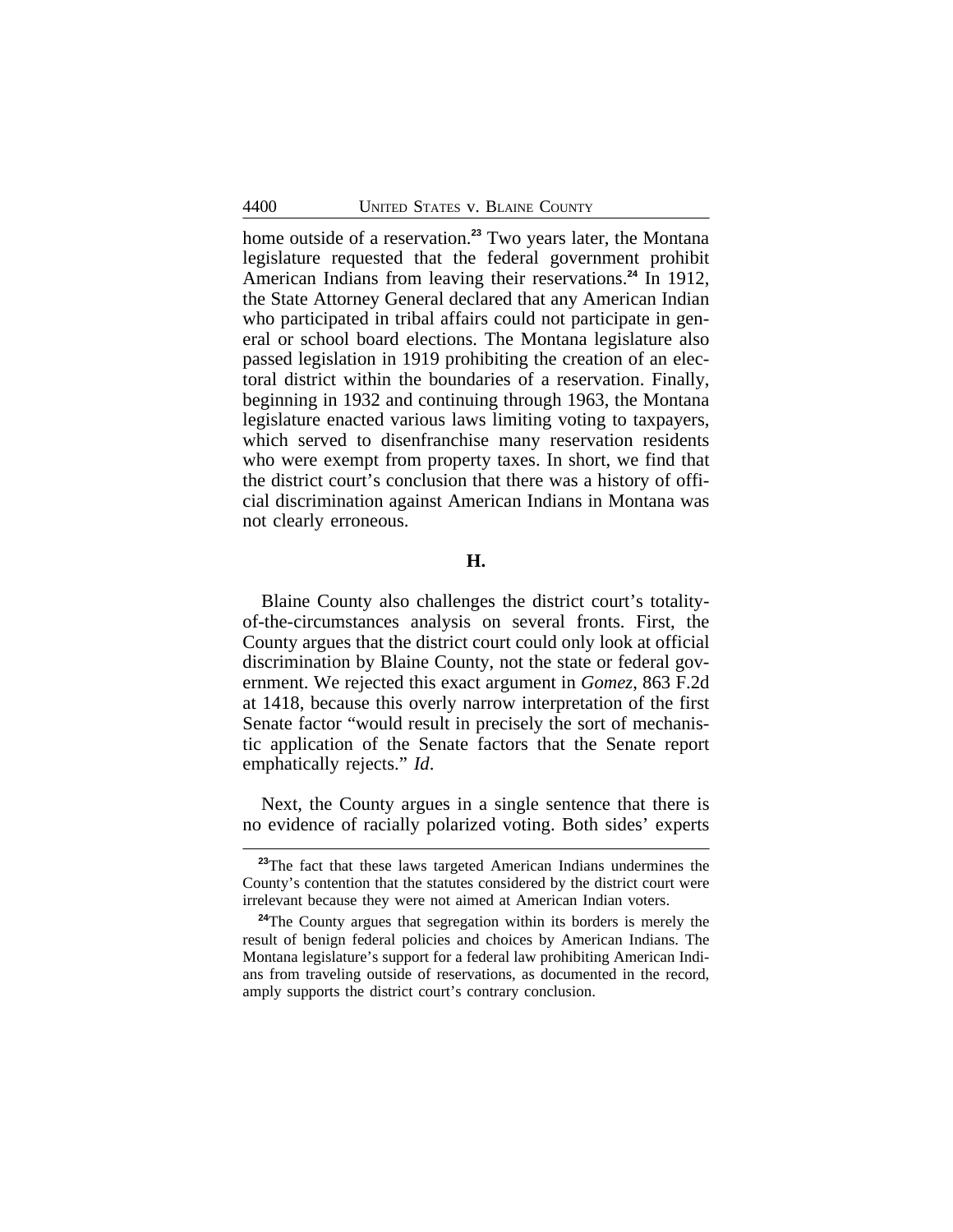agreed that American Indians almost always vote cohesively, and Dr. Arrington, the government's expert, testified that white voters frequently vote as a bloc, which precludes American Indians from electing candidates of their choice. Even if reasonable minds could disagree, the County does not explain why the district court's finding was clearly erroneous.

**[24]** The County contends that there is no evidence that it uses other procedures to discriminate against minority voters. However, the evidence showed that staggered terms prevent American Indians from bullet voting,**25** and the County's enormous size makes it extremely difficult for American Indian candidates to campaign county-wide in at-large elections. Thus, the district court did not commit clear error in finding that Blaine County's electoral procedures enhanced the opportunity for discrimination against American Indians.

Consider [a] town of 600 whites and 400 blacks with an at-large election to choose four council members. Each voter is able to cast four votes. Suppose there are eight white candidates, with the votes of the whites split among them approximately equally, and one black candidate, with all the blacks voting for him and no one else. The result is that each white candidate receives about 300 votes and the black candidate receives 400 votes. The black has probably won a seat. This technique is called single-shot voting. Single-shot voting enables a minority group to win some atlarge seats if it concentrates its vote behind a limited number of candidates and if the vote of the majority is divided among a number of candidates.

U.S. Commission on Civil Rights, *The Voting Rights Act: Ten Years After* 206-207 (1975). Because Blaine County's at-large elections are staggered, American Indians are prevented from utilizing bullet voting to elect a candidate of their choice to the Blaine County Commission.

**<sup>25</sup>**When all candidates for a legislative body are elected at-large at the same time, a minority group still has the opportunity to elect a minoritypreferred candidate through bullet voting, also known as one-shot voting. Minority voters can concentrate their vote on electing one minoritypreferred candidate, while the majority vote will be split among the majority candidates. As the U.S. Commission on Civil Rights explained: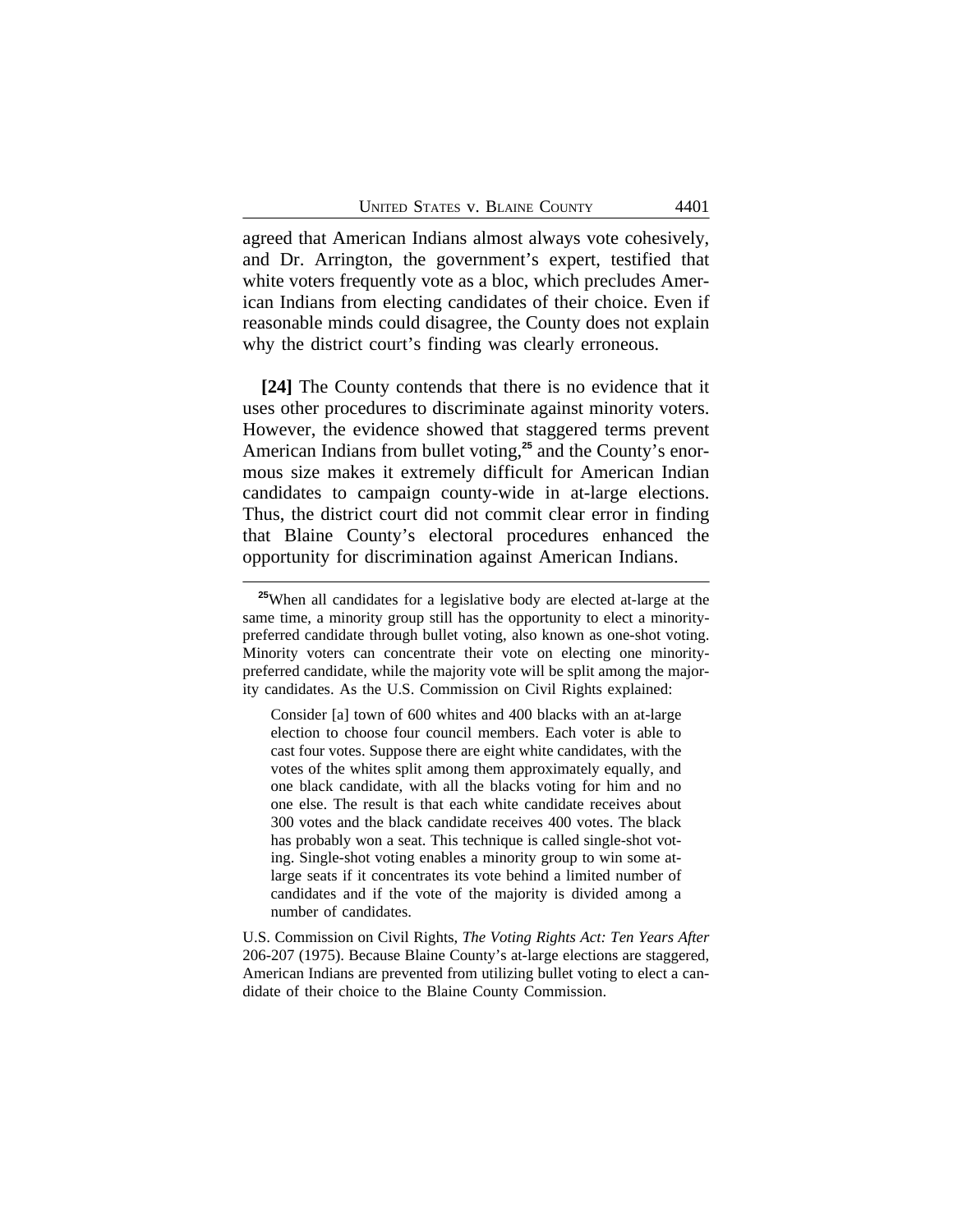The County also argues that there are no socioeconomic differences between American Indians and whites in Blaine County. However, the government's evidence showed that Blaine County's American Indian families are three times more likely than its white families to live below the poverty line. Similar disparities were found in graduation, unemployment, and vehicle-ownership rates. Along the same lines, the County contends that there is no causal link between discrimination and whatever socioeconomic disparities might exist. There was, however, extensive evidence of official discrimination by federal, state, and local governments against Montana's American Indian population.

The County next contends that American Indians are unwilling to run for office. The district court found, however, that American Indians frequently run for the Harlem School Board, which demonstrates that there is a pool of qualified American Indian candidates. American Indians also testified that they were currently unwilling to run for County Commissioner because white bloc voting made it impossible for an American Indian to succeed in an at-large election. The County again fails to explain how the district court's finding on this point was clearly erroneous.

**[25]** The County contends that at-large elections make the county commissioners responsive to voters throughout Blaine County. However, the district court found that Montana does not require at-large elections and that the county government depends largely on residency districts for purposes of road maintenance and appointments to County Boards, Authorities and Commissions. The County does not dispute these findings, and therefore we conclude that the district court did not clearly err in determining that the asserted justifications for having at-large elections were tenuous.

Finally, the County argues that there are no structural barriers that prevent American Indians from voting. Although voter registration barriers would certainly provide evidence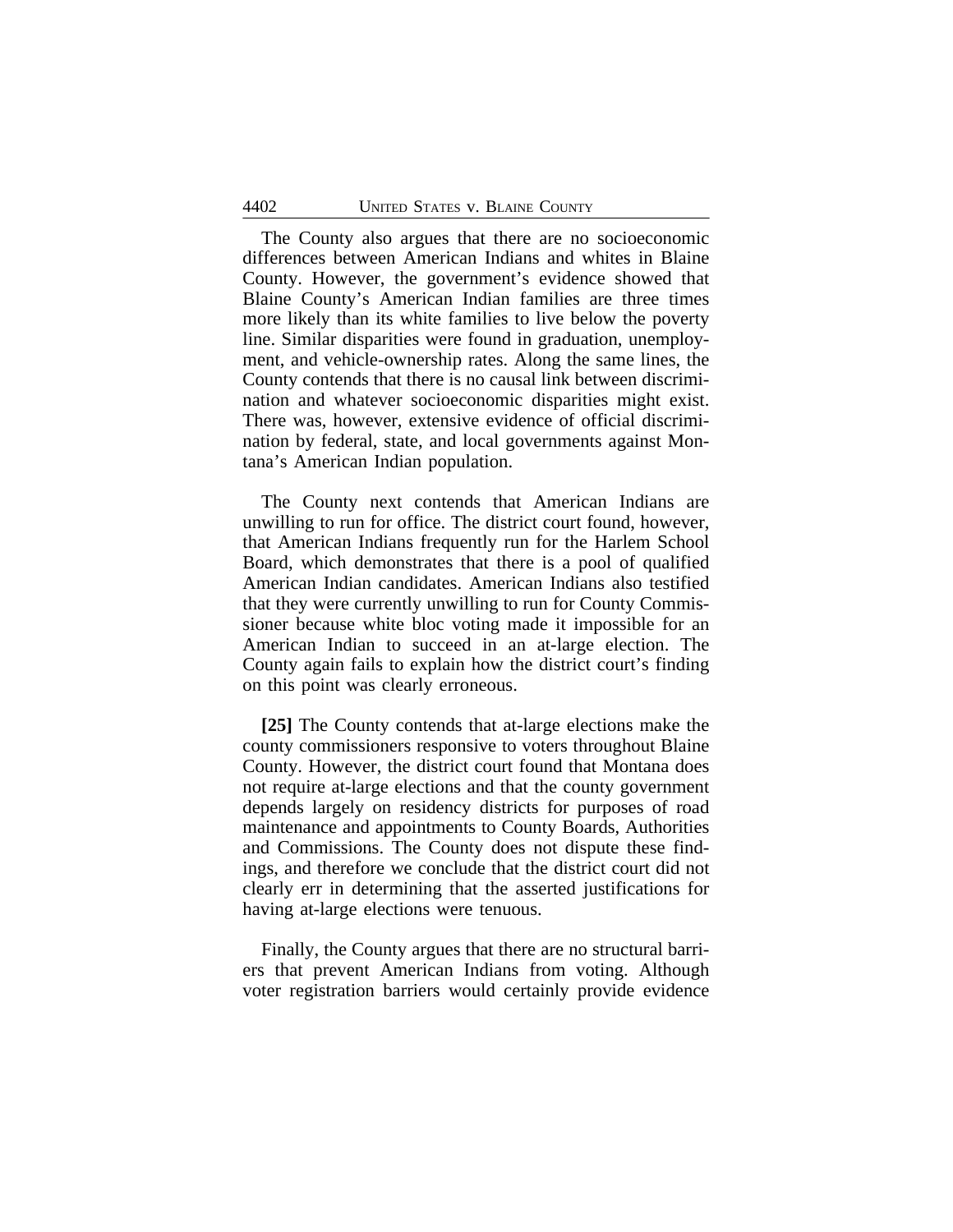that minority voters were prevented from participating in the political process, the absence of such barriers hardly proves that the County's at-large voting system is permissible under section 2.

**[26]** In short, the district court did not err in its totality of the circumstances analysis.**<sup>26</sup>**

#### **V.**

The County argues that the district court failed to rule on its objections to the expert testimony of Drs. Arrington, Hoxie, and McCool. Our decision in *Mukhtar v. Cal. State Univ., Hayward*, 299 F.3d 1053 (9th Cir. 2002), "require[s] a district court to make *some* kind of reliability determination to fulfill its gatekeeping function" under Federal Rules of Evidence 702. *Id*. at 1066 (emphasis in original). Here, the district court made the necessary reliability determination with respect to Dr. Arrington's testimony and report. After all, the district court explicitly found that race-identified registration lists, utilized by Dr. Arrington, "are consistently accepted methods of data collection for § 2 voting rights cases." **27**

**<sup>26</sup>**Even if the County persuaded us that the district court had erred with respect to one factor, *Gingles* makes clear that not every Senate factor, or even a majority of Senate factors, must weigh in favor of a vote dilution finding. 478 U.S. at 45. The County has not convincingly argued that the district court erred in its analysis of a single factor, much less that such an error undermined the district court's ultimate finding of vote dilution to such an extent that the overall vote dilution determination was clearly erroneous. *See id*. at 79.

**<sup>27</sup>**We also hold that the district court's decision to admit Dr. Arrington's testimony did not constitute an abuse of discretion. *See Kuhmo Tire Co. v. Carmichael*, 526 U.S. 137, 152 (1999). The County challenges Dr. Arrington's use of race-identified registration lists. However, both Dr. Arrington and Dr. Weber, the County's expert, testified that raceidentified registration lists are commonly used and acceptable tools for examining racial voting patterns. Indeed, race-identified registration lists are arguably superior to the alternatives, such as the use of census data,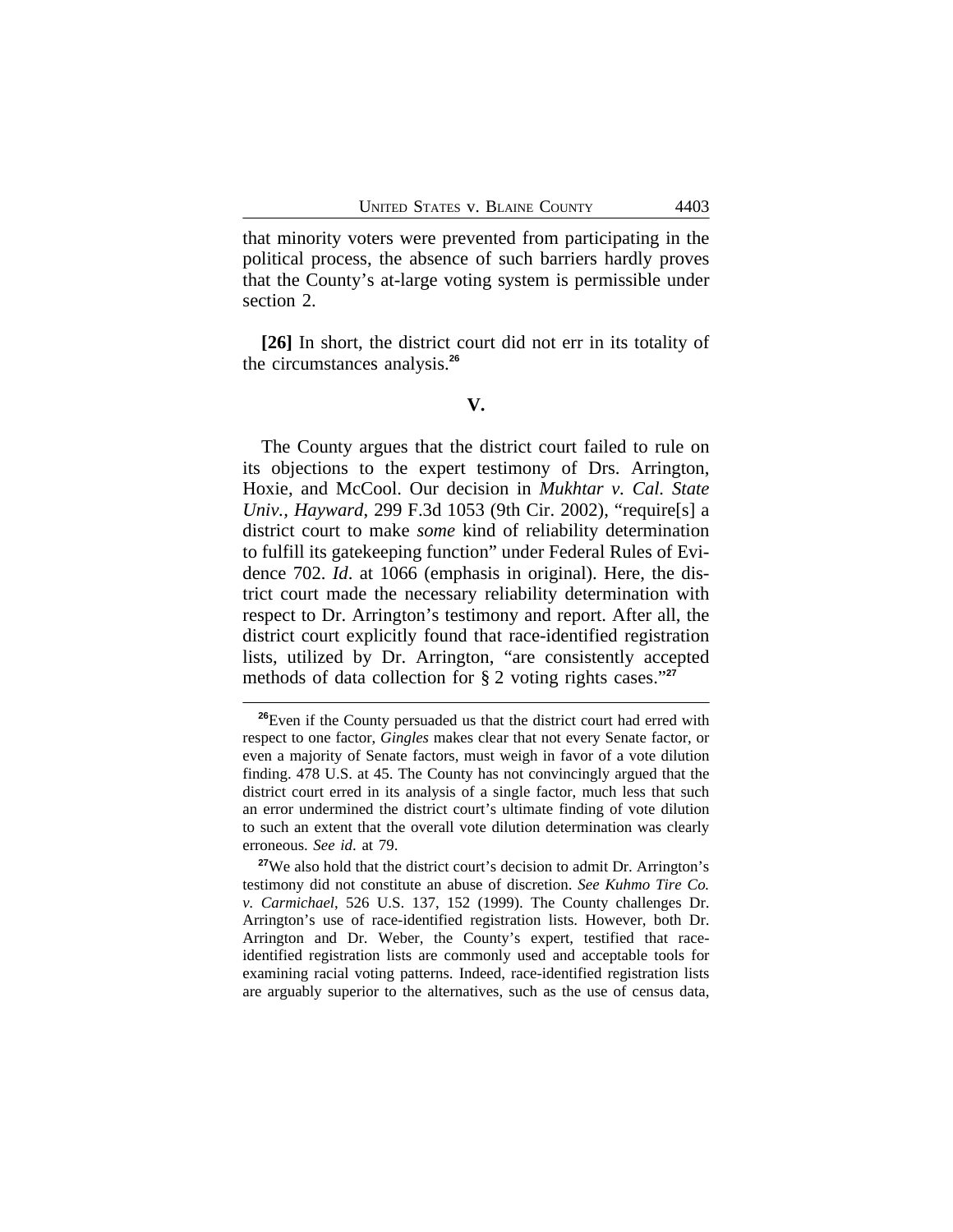We agree that the district court failed to determine the reliability of portions of Dr. Hoxie's testimony and the entirety of Dr. McCool's expert testimony, despite objections by Blaine County.**<sup>28</sup>** The district court's decision is not reversible, however, if its failure to make the required reliability determination was harmless. *Mukhtar*, 299 F.3d at 1065.

**[27]** We conclude that the district court's error was harmless because the tainted testimony was not essential to the district court's ultimate finding of vote dilution. The district court's memorandum decision never specifically cites the testimony of Dr. Hoxie or Dr. McCool. At most, the district court relied on this testimony to find a history of official discrimination, the first Senate factor. But Dr. Hoxie's testimony regarding events between 1844 and 1959, which the County does not challenge, provides independent evidence of official discrimination by the State of Montana.

In any event, the first Senate factor is not critical. As *Gingles* explained, "the most important Senate Report factors bearing on § 2 challenges to multimember districts are the 'extent to which minority group members have been elected to public office in the jurisdiction' and the 'extent to which voting in the elections of the state or political subdivision is

**<sup>28</sup>**Because we agree that the district court failed to expressly determine the reliability of Dr. Hoxie and Dr. McCool's testimony, we do not address the County's alternative argument that their testimony should not have been admitted because it was methodologically flawed. However, we note that the County does not challenge Dr. Hoxie's methodology with respect to his examination of the period 1844-1959.

because they make no assumptions about registration rates in particular communities. Moreover, the notion that Dr. Arrington's analysis was methodologically flawed is belied by the fact that Dr. Arrington's and Dr. Weber's bivariate ecological regression analysis and homogenous precinct analysis yielded similar results. Finally, Dr. Arrington actually went beyond procedures used in previous section 2 cases and divided his coders into separate groups. Thus, there was no abuse of discretion in admitting Dr. Arrington's testimony and exhibits.